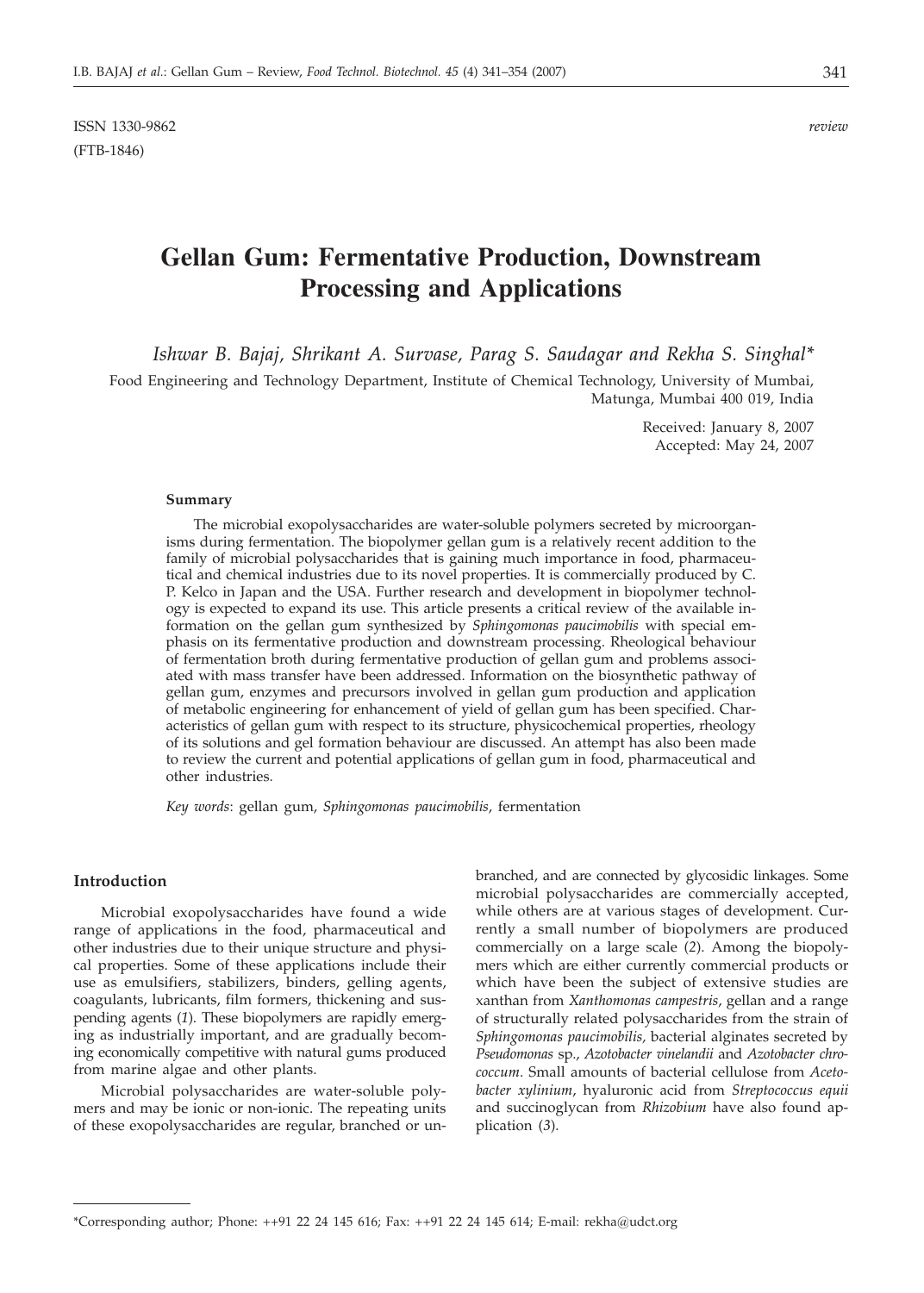Gellan gum is one of the industrially useful exopolysaccharides due to its various functional properties. It is a sphingan group of heteropolysaccharides secreted by members of the bacterial genus *Sphingomonas* (*4*). It is currently produced by C. P. Kelco in Japan and the USA. It is marketed with four different trade names: Kelcogel, Gelrite, Phytagel and Gel-Gro. Kelcogel is widely used in food industry as a thickener and gelling agent, whereas Gelrite, Phytagel and Gel-Gro are used as solidifying agent, a substitute for agar in media for microbial growth and plant tissue culture.

# **History**

Gellan gum is the generic name for extracellular polysaccharide produced by bacterium *Pseudomonas elodea.* Kaneko and Kang (*5*) discovered the polymer in the laboratory of the Kelco Division of Merck and Co., California, USA in 1978. It had previously been referred to by the code names S-60 or PS-60. The gellan gum-producing microorganism was isolated from the *Elodea* plant tissue. Further studies revealed that the bacterium was a new strain of the species *Pseudomonas,* and hence termed as *Pseudomonas elodea* (*6*). In 1994, it was discovered that gellan-producing bacterium was *Sphingomonas paucimobilis,* and classified in the a-4 subclass of the *Proteobacteria* (*7*). Successful toxicity trials were completed and gellan gum received approval for use in food in Japan in 1988.

The US FDA approved gellan gum for use as a food additive in 1992 (*8*).

Specifications for gellan gum were prepared at the 46th Joint Expert Committee on Food Additives (JECFA) in 1996 (*9*) and published in FNP 52 Add 4 in 1996. These are summarized in Table 1.

# **Strains Producing Gellan Gum**

*Sphingomonas* is a group of Gram-negative, rod- -shaped, chemoheterotrophic, strictly aerobic bacteria containing glycosphingolipids (GSLs) in their cell envelopes, and they typically produce yellow-pigmented colonies (*10*).

Some *Sphingomonas* species are not motile and not capable of fermentative metabolism (strictly aerobic), but they all contain a series of unusual components, that is, 18 or 21 carbon straight chain saturated or monosaturated dihydrosphingosines, or cyclopropane-containing dihydrosphingosines in ceramide glycolipid. The glycolipid contains an amide-2-hydroxyfatty acid, which is an indicator of novel lipid composition (*11*).

The bacterium used for the industrial production of gellan gum is *Sphingomonas paucimobilis* ATCC 31461 (*12*). Some researchers have isolated new strains producing gellan gum, but their use for commercial production has not been reported. Different strains producing gellan gum are enlisted in Table 2 (*12*–*16*).

| Table 1. Specifications for gellan gum (9) |  |  |  |  |  |
|--------------------------------------------|--|--|--|--|--|
|--------------------------------------------|--|--|--|--|--|

| Property                                                                                                  | Value                                                                                                                                                                                                                                                                                                                                                                                                                                                                                                                                                                                                                                                 |
|-----------------------------------------------------------------------------------------------------------|-------------------------------------------------------------------------------------------------------------------------------------------------------------------------------------------------------------------------------------------------------------------------------------------------------------------------------------------------------------------------------------------------------------------------------------------------------------------------------------------------------------------------------------------------------------------------------------------------------------------------------------------------------|
| Definition                                                                                                | Gellan gum is high molecular mass polysaccharide gum produced by a pure culture fermentation of<br>carbohydrates by Pseudomonas elodea, purified by recovery with isopropyl alcohol, dried, and milled.<br>The high molecular mass polysaccharide is principally composed of tetracyclic repeating unit of one<br>rhamnose, one glucuronic acid, and two glucose units and is substituted with acyl group as the<br>O-glycosidically-linked esters. The glucuronic acid is converted to potassium, sodium, calcium and<br>magnesium salt. It usually contains small amount of nitrogen-containing compounds resulting from<br>fermentation procedures |
| Molecular mass                                                                                            | Approximately 500 000                                                                                                                                                                                                                                                                                                                                                                                                                                                                                                                                                                                                                                 |
| Description                                                                                               | Off-white powder                                                                                                                                                                                                                                                                                                                                                                                                                                                                                                                                                                                                                                      |
| Functional uses                                                                                           | Thickening agent, gelling agent, stabilizer, etc.                                                                                                                                                                                                                                                                                                                                                                                                                                                                                                                                                                                                     |
| Solubility                                                                                                | Soluble in water, forming viscous solution; insoluble in ethanol                                                                                                                                                                                                                                                                                                                                                                                                                                                                                                                                                                                      |
| Loss during drying                                                                                        | Not more than 15 % (105 °C, 2.5 h)                                                                                                                                                                                                                                                                                                                                                                                                                                                                                                                                                                                                                    |
| Lead                                                                                                      | Not more than $2 \text{ mg/kg}$                                                                                                                                                                                                                                                                                                                                                                                                                                                                                                                                                                                                                       |
| Nitrogen                                                                                                  | Not more than 3 %                                                                                                                                                                                                                                                                                                                                                                                                                                                                                                                                                                                                                                     |
|                                                                                                           | Gel test with calcium ion Add 1.0 g of sample to 99 mL of water, and stir for about 2 h. Draw a small amount of this solution<br>into a wide bore pipette and transfer to a 10 % solution of calcium chloride. A tough worm-like gel<br>will be formed immediately                                                                                                                                                                                                                                                                                                                                                                                    |
|                                                                                                           | Gel test with sodium ion To the 1 % solution of the sample, add 0.5 g of sodium chloride, heat to 80 °C by stirring and hold at<br>80 °C for 1 min. Allow solution to cool to room temperature. A firm gel will form                                                                                                                                                                                                                                                                                                                                                                                                                                  |
| Isopropyl alcohol                                                                                         | Not more than $750 \text{ mg/kg}$                                                                                                                                                                                                                                                                                                                                                                                                                                                                                                                                                                                                                     |
| Microbiological criteria<br>1. Total plate count<br>$2. E.$ coli<br>3. Salmonella<br>4. Yeasts and moulds | Not more than 10 000 colonies per gram<br>Negative by test<br>Negative by test<br>Not more than 400 colonies per gram                                                                                                                                                                                                                                                                                                                                                                                                                                                                                                                                 |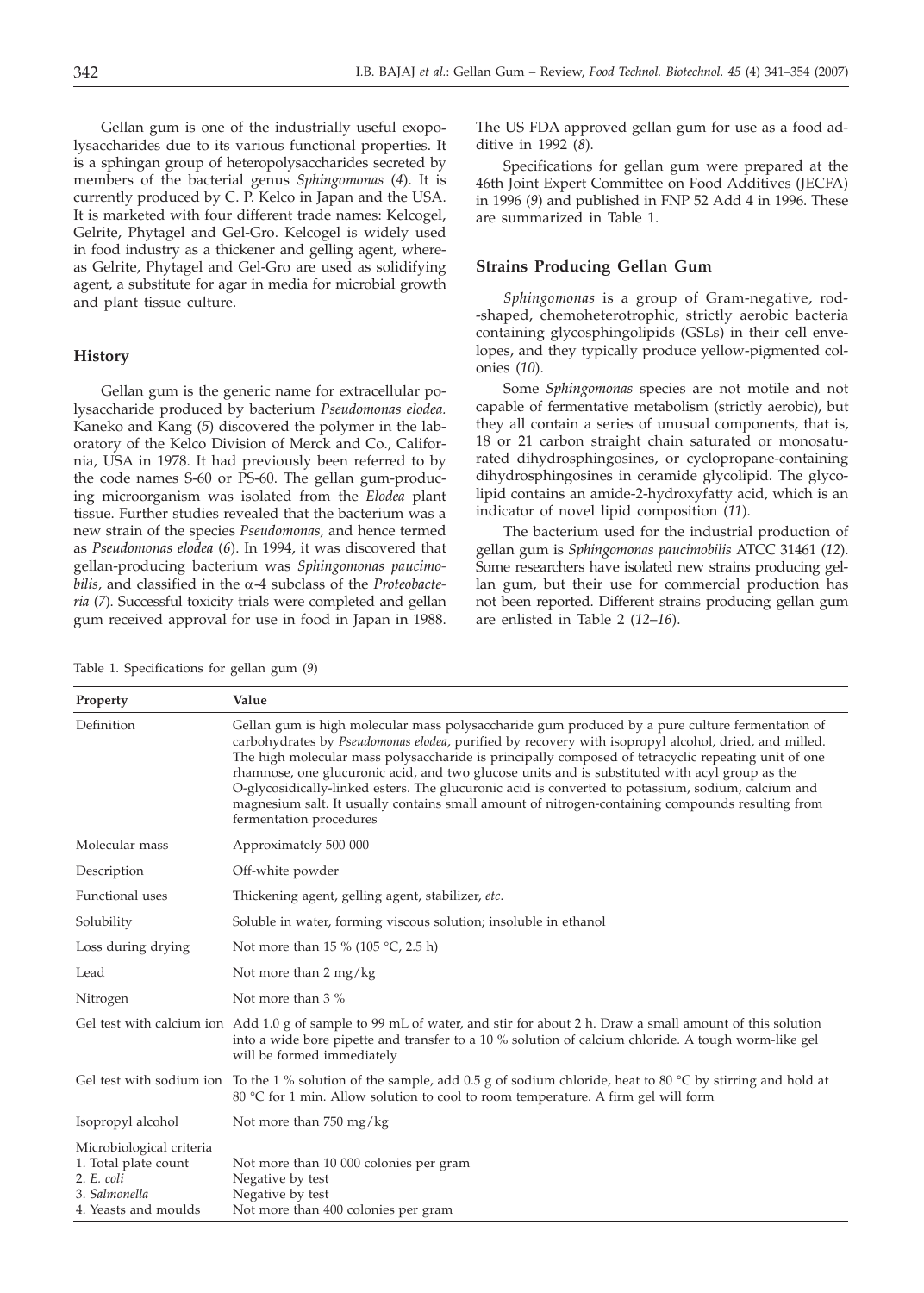Table 2. Organisms producing gellan gum

| <b>Strain</b>                                | Gellan gum yield<br>g/L | Reference |
|----------------------------------------------|-------------------------|-----------|
| Sphingomonas paucimobilis<br>ATCC 31461      | 35.70                   | 12,13     |
| Sphingomonas paucimobilis<br>E2 (DSM 6314)   | 8.73                    | 14        |
| Sphingomonas paucimobilis<br>NK2000          | 7.33                    | 15        |
| Sphingomonas paucimobilis<br>GS <sub>1</sub> | 6.60                    | 16        |

### **Composition of Different Types of Gellan Gum**

The repeating unit of gellan polysaccharide is composed of  $\beta$ -D-glucose (D-Glc), L-rhamnose (L-Rha), and D-glucuronic acid (D-GlcA). The composition is approximately: glucose 60 %, rhamnose 20 % and glucuronic acid 20 %. In addition, considerable amount of non-polysaccharide material is found in gellan gum (cell protein and ash) that can be removed by filtration or centrifugation (*17*,*18*). An example of chemical composition of different type of gellan gum is illustrated in Table 3.

Table 3. Composition of different types of gellan gum (*12*)

cose has to enter the cell before it is degraded. Either of the following steps is used for glucose uptake:

> $glucose_{out} \rightarrow glucose_{in} \rightarrow glucose$  $\rightarrow$  gluconate-6-phosphate or

# glucose<sub>out</sub>  $\rightarrow$  gluconate-6-phosphate<sub>in</sub>  $\rightarrow$  $\rightarrow$  gluconate-6-phosphate

Mutant strain lacking G6PD (glucose-6-phosphate dehydrogenase) showed no difference in rates of glucose utilization, gellan production or  $CO<sub>2</sub>$  production suggesting that this enzyme is not essential for glucose metabolism in *Sphingomonas* (*19*,*20*). This indicates that either the main route of glucose utilization involves glucose dehydrogenase or gluconate kinase, or the absence of G6PD induces a compensatory increase in these enzymes. As yet, however, there is no clear indication of which mechanism occurs (*21*).

Martins and Sá-Correia (*19*) proposed a possible pathway for the synthesis of repeating tetrasaccharide unit of gellan gum. They assumed that gellan synthesis requires activated precursors before the repeating unit is assembled, similar to other exopolysaccharides synthesized in the cell wall of microorganisms. These gellan

| Gellan gum                    | Neutral sugars<br>$Glc/Rha=6/4$ | $w$ (uronic acid)<br>$\frac{0}{0}$ | $w$ (acetyl group)<br>$\%$ | $w$ (protein)<br>$\frac{0}{0}$ | $w(\text{ash})$<br>$\%$ |
|-------------------------------|---------------------------------|------------------------------------|----------------------------|--------------------------------|-------------------------|
| Native                        | 69.0                            |                                    |                            | 10                             | 7.0                     |
| Deacetylated                  | 62.0                            | 13                                 |                            |                                | 8.0                     |
| Deacetylated<br>and clarified | 66.5                            | 22                                 |                            |                                | 9.5                     |

### **Biosynthetic Pathway of Gellan Gum**

Many researchers have investigated the pathway for the synthesis of repeating tetrasaccharide units of gellan gum by *Sphingomonas paucimobilis* (*19,20*). The route of gellan synthesis, role of enzymes involved and some process conditions supporting optimum production of gellan gum have been described.

# *The route of gellan synthesis*

Vartak *et al.* (*20*) studied gellan gum biosynthesis in two strains of *Sphingomonas paucimobilis,* the wild type and a polyhydroxybutyrate (PHB) deficient mutant. Enzyme analysis suggested that in both strains glucose utilization was initiated by the action of glucokinase and glucose dehydrogenase. No exogenous gluconate utilization was observed.

*Sphingomonas paucimobilis* catabolizes glucose *via* the Embden-Meyerhof pathway (glycolysis), or the pentose phosphate pathway. The Embden-Meyerhof pathway apparently does not have a role in glucose degradation, because no phosphofructokinase activity, a key enzyme in glycolysis, has been detected (*20*). Fig. 1 illustrates the proposed scheme for glucose catabolism in *Sphingomonas paucimobilis.* According to the proposed pathway glu-

precursors were detected by enzyme assays, and were found to be nucleotide diphosphate sugars, *viz*. UDP- -glucose, TDP-rhamnose and UDP-glucuronic acid. The proposed biosynthetic pathway is shown in Fig. 2 (*14*).

Glucose-6-phosphate seems to occupy a key position from which two routes commence, one leading to uridine-5-diphosphate glucose (UDPG) and the other leading to thymine-5-diphosphate glucose (TDPG). In turn, UDPG induces D-glucose and D-glucuronic acid synthesis and TDPG leads to the synthesis of rhamnose. The combination of these three compounds presumably results in the synthesis of gellan (*22*). However, the reactions leading to binding of these three monomers have not been clearly elucidated.

# *Specific activities of gellan synthetic enzymes*

Conditions that favour gellan gum formation might be expected to increase the levels of the enzyme responsible for the formation of precursors. Phosphoglucose isomerase (PGI) and phosphoglucose mutase (PGM) possess the highest activities in cell-free extracts (*in vitro*) as they play multiple roles in the cell metabolism. The enzymes UDPG phosphorylase (UGP) and TDPG phosphorylase (TGP) appeared to have values of speci-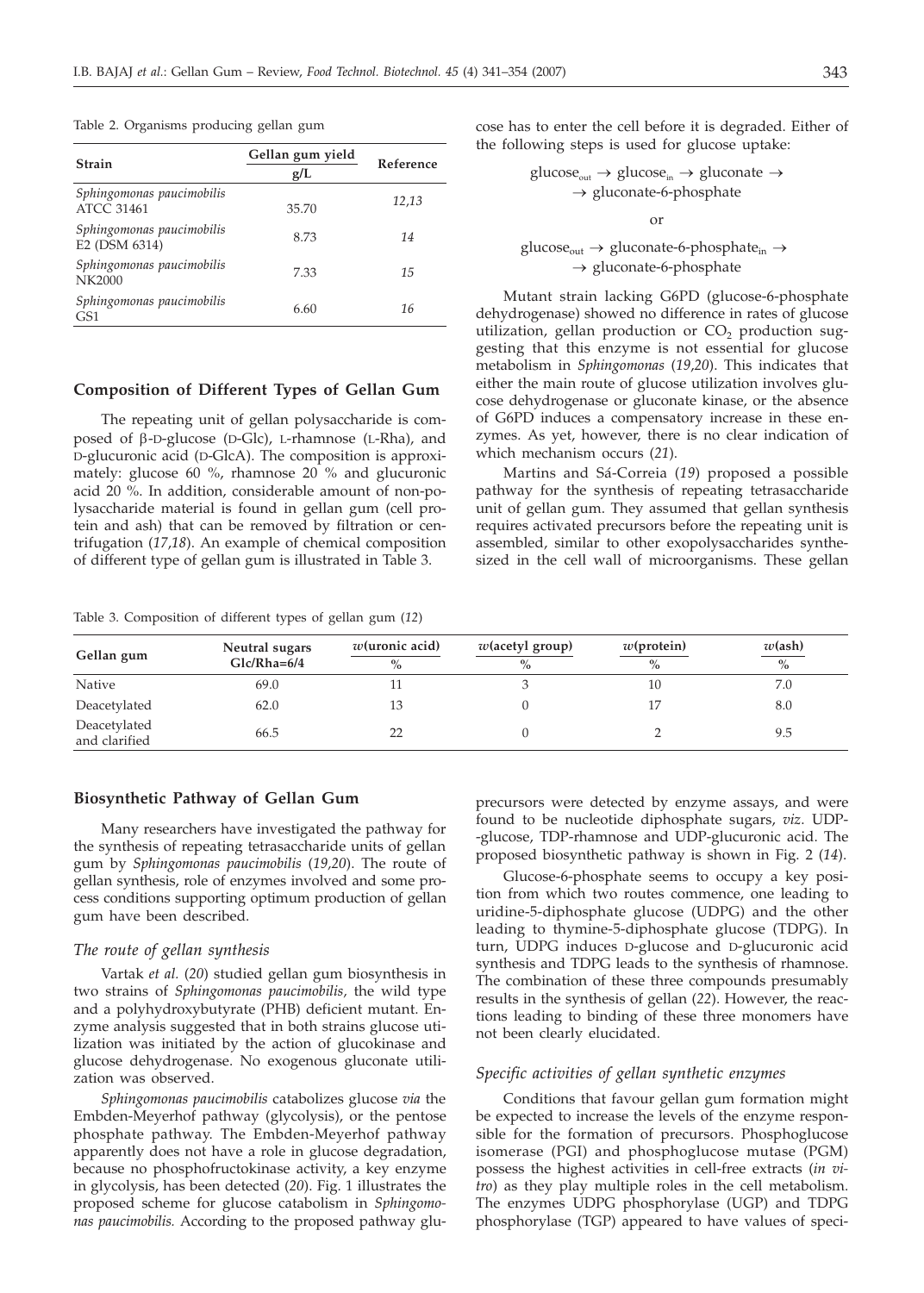

**Fig. 1.** Proposed pathway for glucose catabolism in *S. paucimobilis* (*19*)

**a-Kg,** a-ketoglutamate; **Glc-DH,** glucose dehydrogenase; **Glc-K,** glucose kinase; **Gln-K,** gluconate kinase; **IC-DH,** isocitrate dehydrogenase; **G6PD** glucose-6-phosphate dehydrogenase**, TCA,** tricarboxylic acid cycle; **KDPG,** 2-keto-3-deoxy-6-phosphogluconate; **Pg,** phosphogluconate; **Pgm**, phosphoglucomutase; **G3P-DH**, glyceraldehyde-3-phosphate dehydrogenase; **Pgi**, phosphoglucoisomerase



**Fig. 2.** Postulated pathway leading to the nucleotide-sugar precursors presumed to be involved in biosynthesis of gellan gum (*19*)

**F6P**, fructose-6-phosphate; **G6P,** glucose-6-phosphate; **G1P,** glucose-1-phosphate; **UDPG,** uridine-5-diphosphate-D-glucose; **TDPG,** thimidine-5-diphosphate-D-glucose; **UDPGA,** uridine**-**5-diphosphate-D-glucuronic acid; **PGI,** phosphoglucose isomerase; **TDPR,** thimidine-5-diphosphate-L-rhamnose; **PGM,** phosphoglucose mutase; **UGP,** UDPG phosphorylase**; TGP,** TDPG phosphorylase; **TRS**, TDPR synthetase

fic activities lower than PGI and PGM. TDPR synthetase (TRS) and UGD are the least active and the most thermosensitive enzymes above 30 °C. They are essential for synthesis of rhamnose (TRS) and glucuronic acid (UGD). The activity of these enzymes presumably limits gellan synthesis, especially at temperatures higher than 30 °C (*22*). Additionally, it has been found that isocitrate isomerase, which is involved in  $CO<sub>2</sub>$  production through the carboxylic acid cycle, has very high specific activity *in vitro* (*20*). This might represent an unfavourable reaction for industrial purposes, because glucose is not channelled towards gellan gum production. Apart from the enzymes mentioned, there must be other enzymes that influence gellan synthesis after the formation of gellan precursors.

# *Genetic engineering of the gellan pathway*

The most exciting prospects for gellan modification and increasing production yield are found in genetic engineering. Some attempts have been made to increase the relatively low conversion efficiency of gellan from glucose in *S. paucimobilis* ATCC 31461. By site-specific mutagenesis, the G6PD gene encoding glucose-6-phosphate dehydrogenase was inactivated, envisaging diversion of the carbon flow toward gellan synthesis, apparently without the expected results (*20*).

Identification of a few genes and elucidation of crucial steps of the gellan biosynthesis pathway indicated some possibilities of exerting control over gellan production at any of the three levels of its biosynthesis: (*i*) at the level of synthesis of sugar-activated precursors, (*ii*) at the level of the repeat unit assembly and of gellan, (*iii*) at polymerization and export. By modifying expres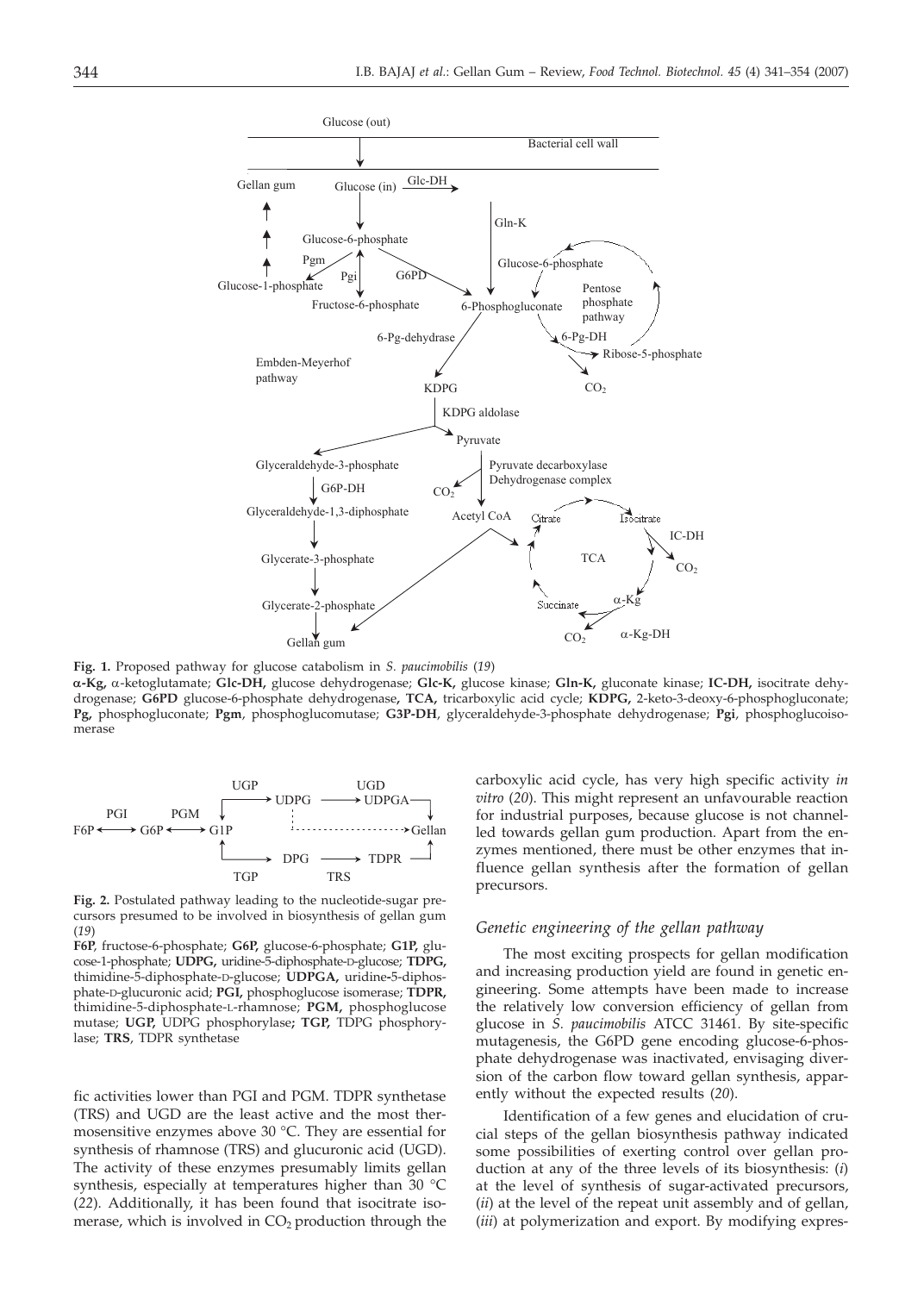sion of any of the individual, or of a group of these genes the conversion efficiency and gellan gum yield can be increased.

In spite of recent advances in the elucidation of the gellan biosynthetic pathway, a better knowledge of the poorly understood steps and of the regulation and bottlenecks of the pathway is crucial for the eventual success of the metabolic engineering of gellan production.

# **Fermentative Production of Gellan Gum**

The growth media suitable for the production of different exopolysaccharides by microorganisms vary widely, and this probably reflects the differing role of each exopolysaccharide in nature. It is instructive to consider the effect on polymer biosynthesis rates, yields and composition of varying growth media during fermentative production of these exopolysaccharides (*23*).

# *Factors affecting gellan gum production*

# Media components

The media used for production of gellan gum are simple media containing carbon source, nitrogen source and inorganic salts. The exact quantity of carbon utilization depends in part upon the other ingredients of the medium (*12*). A copious secretion of exopolysaccharide is usually most noticeable when the bacteria are supplied with an abundant carbon source and minimal nitrogen (*4*). Sometimes complex medium ingredients supplying vitamins can also enhance the cell growth and production (*21,24*). Effects of various medium components on gellan gum production are as follows.

### Effect of carbon source on gellan gum production

Carbon source is the most important component of the media used for the production of exopolysaccharides because it directly affects the production yields, compositions, structures, and properties of bacterial exopolysaccharide (*25*). According to Kang *et al*. (*12*), carbohydrates such as glucose, fructose, maltose, sucrose and mannitol can be used either alone or in combination as carbon source. The amount of carbon source usually varies between 2–4 % by mass. Kang *et al*. (*12*) and Lobas *et al*. (*26*) used glucose as carbon source for production of gellan gum with approximate yields of 8–10 g/L. Ashtaputre and Shah (*14*) studied sucrose as carbon source for gellan gum production using *Sphingomonas paucimobilis* GS1 and obtained yield of 6.6 g/L of gellan gum. Fialho *et al*. (*25*) compared gellan gum production by using glucose, lactose and sweet cheese whey as carbon source and yields obtained were 14.5, 10.2 and 7.9 g/L, respectively. Nampoothiri *et al*. (*16*) and Bajaj *et al*. (*13*) compared soluble starch, glucose, lactose, maltose and sucrose as carbon source for gellan gum production and found soluble starch to be the best carbon source for gellan gum production with yields of 24–28  $g/L$ .

Banik *et al*. (*27*) developed a molasses-based medium for the production of gellan by *Sphingomonas paucimobilis* ATCC 31461. They applied Plackett–Burman design criterion to study the effect of various nutrient supplements on gellan production using molasses. Among

the 20 variables tested, molasses, tryptone, casamino acid, disodium hydrogen orthophosphate and manganese chloride showed significant effect on gellan production. Molasses 112.5 g/L, tryptone 1 g/L, casamino acid 1 g/L, disodium hydrogen orthophosphate 1 g/L and manganese chloride 0.947 g/L produced maximum (13.81 g/L) gellan gum.

Effect of nitrogen source on gellan gum production

Following carbon source, nitrogen is the most important medium component for gellan gum production. In general, the type and concentration of nitrogen source in the medium influenced the flow of carbon to either biomass or product formation (*14*). Abundant secretion of the exopolysaccharide is usually most noticeable when bacteria are supplied with abundant carbon source and minimal nitrogen (*4*).

The choice of the nitrogen source has strong effect on gellan broth characteristics. Dreveton *et al*. (*28*) reported that organic nitrogen accelerates cell growth and biosynthesis of gellan gum. Hence broth with organic nitrogen is more viscous as compared to the broth without organic nitrogen, and therefore requires proper impeller system to provide enough oxygen transfer during gellan gum production.

Organic nitrogen sources like corn steep liquor (*12*) and inorganic nitrogen sources like ammonium nitrate (*26*) and potassium nitrate (*14*) have been tried for gellan gum production. Hyuck *et al*. (*29*) compared bactopeptone and soybean pomace (an agroindustrial by-product) for gellan gum production from *Sphingomonas paucimobilis* NK 2000 and achieved maximum yield of 3.27 and 7.33 g/L, respectively. Nampoothiri *et al*. (*16*) compared various organic and inorganic nitrogen sources for gellan gum production from *Sphingomonas paucimobilis* ATCC 31461, and reported maximum gellan gum production of 32.1 g/L with tryptone. Bajaj *et al*. (*13*) studied the effect of different nitrogen sources on gellan gum production. Among the various nitrogen sources used, yeast extract supported the maximum gellan gum production.

### Effect of the addition of precursors

Addition of precursor molecules is of considerable importance in the polysaccharide synthesis in terms of metabolic driving force. In case of polysaccharides, higher intracellular levels of nucleotide phosphate sugars under nitrogen-limited conditions reportedly enhance metabolite flux of exopolysaccharide synthesis (*15*).

Many researchers have described the pathway for the synthesis of the repeating tetrasaccharide unit of gellan gum by *Sphingomonas paucimobilis* (*19,20*). It is assumed that gellan synthesis requires activated precursors before the repeating unit is assembled. These gellan precursors were detected by enzyme assays, and they were found to be nucleotide phosphate sugars (*21*). The repeating unit of gellan gum is a tetrasaccharide composed of the glucose, rhamnose and glucuronic acid. The sugar nucleotides providing the activated precursors for synthesis of this tetrasaccharide are assumed to be respectively UDP-glucose, TDP-rhamnose and UDP- -glucuronic acid. Bajaj *et al*. (*13*) studied the effect of the addition of guanosine-5'-monophospate (GMP), uridine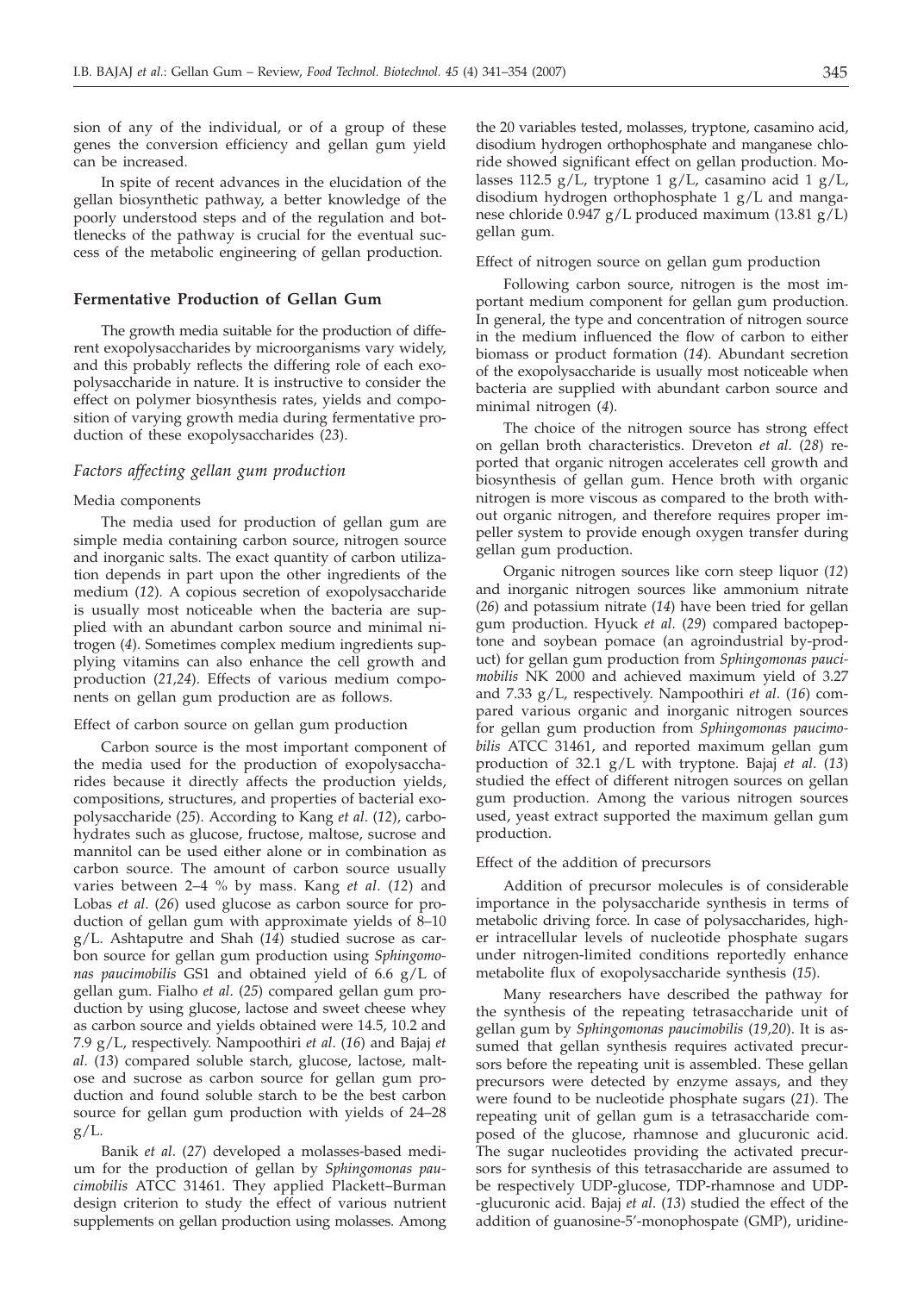-5'-diphospate (UDP), adenosine-5'-diphospate (ADP), cytidine-5'-monophospate (CMP), and adenosine-5'-triphospate (ATP) on gellan gum production, and observed that ADP at 1 mM to give maximum gellan gum (32.15 g/L) production.

Media used for production of gellan gum usually contain complex medium ingredients that supply vitamins and amino acids to enhance cell growth and gellan production (*21*). Amino acids have been used by some researchers as nitrogen source or as stimulator for improving gellan gum production (*14,16*). Studies carried out by Bajaj *et al*. (*13*) demonstrated that tryptophan at 0.05 % concentration gave maximum (39.5  $g/L$ ) yield of gellan gum.

#### pH

pH plays a very important role in production of gellan by *Sphingomonas paucimobilis*, as it significantly influences both cell growth and product formation. In general, optimal pH value for bacterial exopolysaccharide production is somewhat higher than that of the fungal glucan production (*21*). The pH value usually recommended for gellan production ranges from 6.5 to 7 (*12, 13,28,30*). More acidic or more alkaline environment reduces the cell growth, and consequently gellan production (*13,16*).

### Agitation rate

Dreveton *et al*. (*28*) studied the effect of agitation rate on gellan gum production. Fermentations were carried out in a 14-liter vessel with an initial working volume of 10 L. Culture temperature was maintained at 30 °C and pH of the broth was regulated at pH=6.5.

An agitation of 250 rpm using a helical ribbon impeller is adequate for the mixing of gellan gum broth. Lower levels of agitation were insufficient for homogenous conditions and the broth exhibited gelling characteristics. On the other hand, the same authors observed high stirring rates (600 to 800 rpm) with Rushton turbines to lead to cavitations in impeller zone suggesting that high shear thinning properties of the broth result in formation of stagnant zone. Consequently, the medium became heterogeneous with increasing agitation rate. This is a major drawback as it causes limitations in heat and mass transfer, and substrate exhaustion could occur in stagnant zones (*28*).

Giavasis *et al*. (*31*) investigated the effects of agitation and aeration on the synthesis and molecular mass of the gellan gum in batch fermentor cultures of the bacterium *Sphingomonas paucimobilis*. High aeration rates and vigorous agitation enhanced the growth of *S. paucimobilis*. Although gellan formation occurred mainly parallel with cell growth, the increase in cells able to synthesize gellan did not always lead to high gellan production. For example, at very high agitation rates (1000 rpm) growth was stimulated at the expense of biopolymer synthesis. Maximal gellan gum concentration can be obtained at the agitation of 500 rpm at 1 and 2 vvm aeration (12.3– 12.4  $g/L$  gellan). At low agitation rates (250 rpm), an increase in aeration from 1 to 2 vvm enhances gellan synthesis.

Banik and Santhiagu (*32*) studied the effect of agitation rate on cell growth and gellan gum production. Growth of *Sphingomonas paucimobilis* increased up to 5.4 g dry cells/L with an agitation rate of up to 700 rpm. Specific growth rate was high at 700 rpm  $(0.38 \ h^{-1})$  and was comparatively low at 1000 rpm  $(0.29 \text{ h}^{-1})$ . This was contrary to the report given by Giavasis *et al*. (*31*), in which the authors reported higher cell growth at 1000 rpm. Gellan production increased up to 500 rpm (14 g/L) due to increased mass and oxygen transfer and decreased at 700 rpm (13  $g/L$ ) because of stimulation of cell growth.

#### Dissolved oxygen and oxygen transfer capacity

Rho *et al.* (33) suggested  $O<sub>2</sub>$  to be vital for gellan synthesis, as depletion in oxygen concentration decreased the growth, and hence gellan gum production. The best gas dispersion conditions of the turbine systems were accomplished by high gellan production (*28*). In contrast to the above, Rau *et al*. (*34*) observed an improvement of exopolysaccharide production when cultures of *Sclerotium glucanicum* were grown under limited oxygen supply. Clearly the high oxygenation rate that promotes optimal gellan synthesis is in distinct contrast with the low or limiting oxygen levels which contribute to high concentrations of fungal glucans. One explanation for these observations may be that in the case of glucans, exopolysaccharide synthesis follows the growth phase; whereas with gellan, biopolymer is produced at a higher rate during the growth phase.

Banik and Santhiagu (*32*) studied the effect of dissolved oxygen tension (DOT) on cell growth and gellan gum production, and found that DOT levels above 20 % have no effect on cell growth; gellan gum yield, however, increased to 23  $g/L$  with increase in DOT level to 100 %. DOT level acts as a driving force for increasing oxygen uptake rate by the cells, which resulted in higher gellan production. Higher DOT levels reportedly improve the viscosity and molecular mass of the polymer with change in acetate and glycerate content of the polymer (*32*).

### Temperature

Most of the fermentations involving gellan gum production are carried out at 30 °C (*15,29*). However, it is reported that gellan yield reaches its peak at 20 °C, remains quite high at  $25 \text{ °C}$ , and significantly decreases above 30 °C (*35*).

# *Influence of fermentation hydrodynamics on the physicochemical properties of gellan gum*

Dreveton *et al*. (*36*) revealed that the degree of esterification, the average molecular mass and the intrinsic viscosity of the gellan polymer depend on the fermentor hydrodynamics. Comparing several helical ribbon impellers with Rushton turbine impellers, they found that degree of esterification with acetate and glycerate was higher for products produced by process using HR250 and HR125 impellers, both of which are characterized by oxygen limitation. Hence, it was assumed that acetate and glycerate substitutes are related to oxygen limitation or the physiological state of the cells.

Using a range of impellers and dissolved oxygen regimes, Dreveton *et al*. (*36*) noted that gellan molecular mass is related to the degree of homogeneity in the fer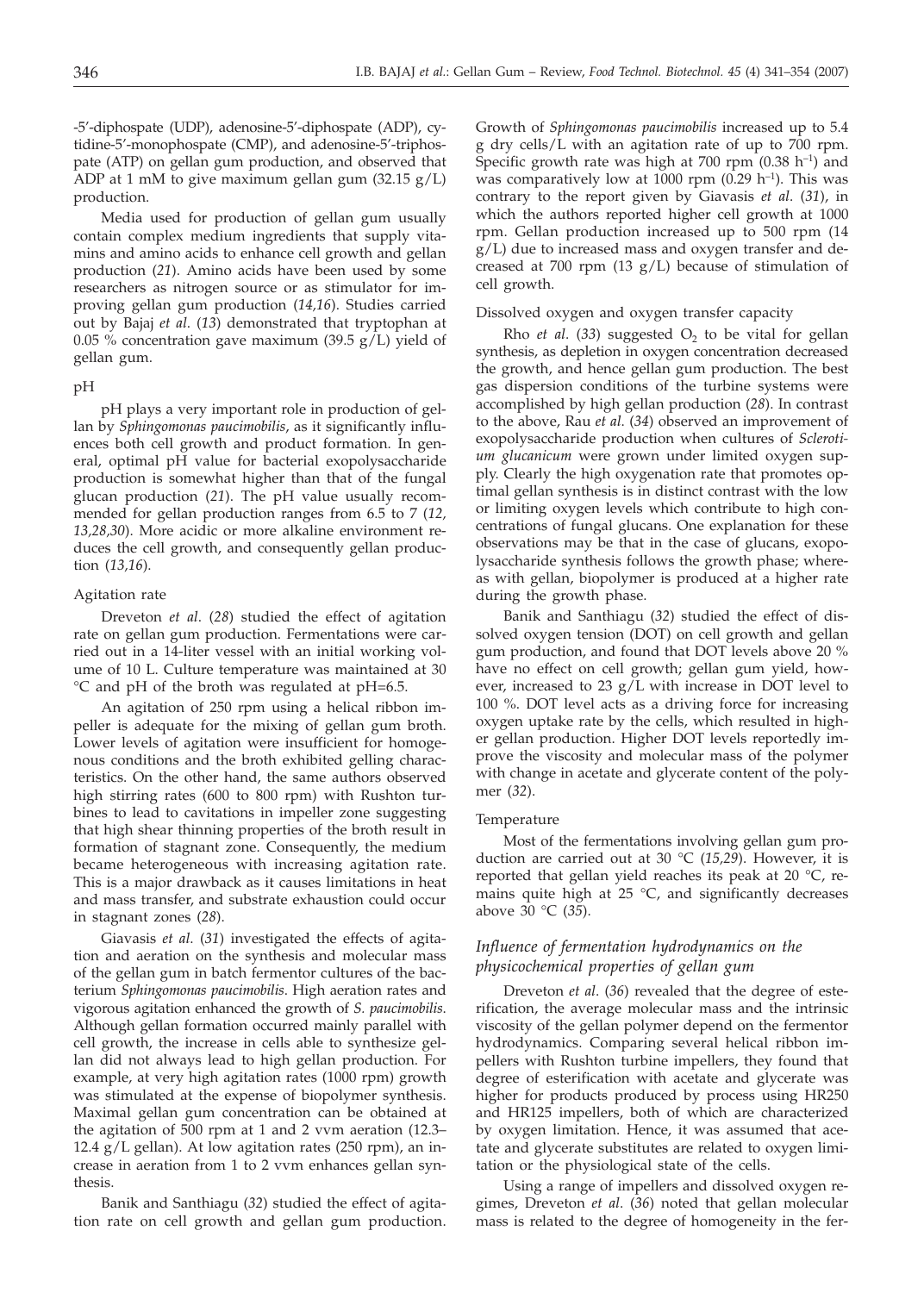mentor. Under the most homogeneous conditions, the average molecular mass of gellan gum doubled compared to heterogeneous conditions. They also noted that the least viscous broth had the lowest molecular mass biopolymer, and intrinsic viscosity of gellan gum broth seemed to be a function of molecular mass of gellan gum. However, oxygen limitation did not seem to influence the molecular mass of gellan gum.

Recently, Wang *et al*. (*37*) have proposed kinetic model for understanding, controlling, and optimizing the fermentation process for gellan gum production. Fermentation was carried out by *Sphingomonas paucimobilis* ATCC 31461. Logistic and Luedeking-Piret models were confirmed to provide a good description of gellan gum fermentation. Analysis of kinetics in batch fermentation process demonstrated that gellan gum production is largely growth associated. Based on the model prediction, fed- -batch fermentation for gellan gum production was carried out. Higher gellan gum production and higher conversion efficiency were obtained at the same total substrate concentration.

# **Rheology of the Fermentation Broth**

The rheology of the fermentation fluid during gellan gum production exhibits strongly pseudoplastic behaviour, even at 0.1 % (by mass per volume). The initial broth viscosity is that of Newtonian fluid with a viscosity close to that of water, but the broth rapidly becomes non-Newtonian with strong shear thinning properties. This pseudoplastic behaviour during the exopolysaccharide accumulation phase is also common in the production of other microbial polymers and described by power law model (*28*):

$$
\eta = \tau / \gamma = k \gamma^{n-1} \qquad \qquad /1/
$$

where  $\eta$  stands for broth viscosity,  $\tau$  is the shear stress and  $\gamma$  is the shear rate. The model has two independent parameters: the shear thinning index *n* (equal to 1 for Newtonian fluid and decreasing to 0 with increasing degree of shear thinning) and consistency index *k*. Dreveton *et al*. (*28*) found that the value of the index n dropped quickly from an initial value of around 1 to 0.30 within 9 h of culture and remained constant thereafter. The consistency index, *k*, increased steadily with polymer concentration. The power law is, however, valid only if the stress  $\tau$  exceeds the critical value  $\tau_c$  (which is extremely difficult to determine). The yield stress,  $\tau_0$ , is another important factor that describes the shear stress at the very beginning of the pseudoplastic behaviour, corresponding to the first non-zero shear rate. The square root of this parameter was found to be linear function of the gellan concentration.

Dreveton *et al*. (*28*) reported that viscosity of fermentation broth during production of gellan gum depends on media constituents. Growth without organic nitrogen source resulted in a broth of low consistency and intense shear thinning behaviour. Fermentation parameters were also reported to influence the viscosity of fermentation broth. Viscosity of fermentation broth appears higher at higher agitation rate.

# **Isolation and Purification of Gellan Gum**

Optimization of fermentation parameters alone is not enough to ensure high yield of gellan gum. The next crucial step after the completion of successful fermentation is the recovery and purification of gellan.

# *Recovery of gellan gum*

In the recovery process described by Kang *et al*. (*12*), the culture broth is first heated to 90–95 °C for 10–15 min. The heating step not only kills the cells, which remain with the capsular polysaccharide, but also gently reduces the viscosity of the broth and this facilitates mixing during precipitation. The polysaccharide is separated from the cells by filtration or centrifugation. Cell-free supernatant was added to ice-cold isopropyl alcohol and the mixture was kept at  $4 °C$  for 12 h for complete precipitation of gellan gum. The precipitate formed was then recovered by centrifuging. After gellan recovery, the product was dried at 55 °C for 1 h. Perhaps lyophilization of gellan could offer another alternative for formulating dry gellan powder (*29*). Clarified gellan gum was obtained by filtration of the hot fermentation broth with cartilage filters  $(0.2 \mu)$ , followed by precipitation with isopropyl alcohol (*12*).

### *Purification of gellan gum*

The gellan gum obtained after alcohol precipitation was washed repeatedly with acetone and ether, dissolved in deionised water and dialyzed against deionised water by using dialysis tubing with molecular mass cut-off of 12 000–14 000. After dialysis for 2–3 days with four or five changes of deionised water, the solution was lyophilized to formulate dry gellan powder (*29*). Chromatographic methods like gel filtration chromatography (GFC) can also be used for the purification of gellan gum, although any such report has not yet been available.

# *Deproteinization of gellan gum*

Deproteinization is a technical bottleneck in the purification of viscous water-soluble polysaccharides. Wang *et al*. (*38*) investigated the effectiveness of several methods of deproteinization including Sevag method, alkaline protease, papain and neutral protease for deproteinization of crude gellan gum. The results revealed that using Sevag method deproteinization efficiency of 87.9 % was achieved, but recovery efficiency of gellan gum (28.6 %) was unsatisfactory, making it unsuitable in industrial applications. Deproteinization by alkaline protease was most suitable with high polysaccharide recovery (89.3 %) and high deproteinization efficiency (86.4 %).

# **Types of Gellan Gum**

#### *Native gellan gum*

Native gellan gum consists of a backbone of repeating unit of  $\beta$ -1,3-D-glucose,  $\beta$ -1,4-D-glucuronic acid,  $\beta$ -1,3- $-D-glu\csc$ ,  $\alpha$ -1,4-L-rhamnose, and two acyl groups, acetate and glycerate, bound to glucose residue adjacent to glucuronic acid (*18*).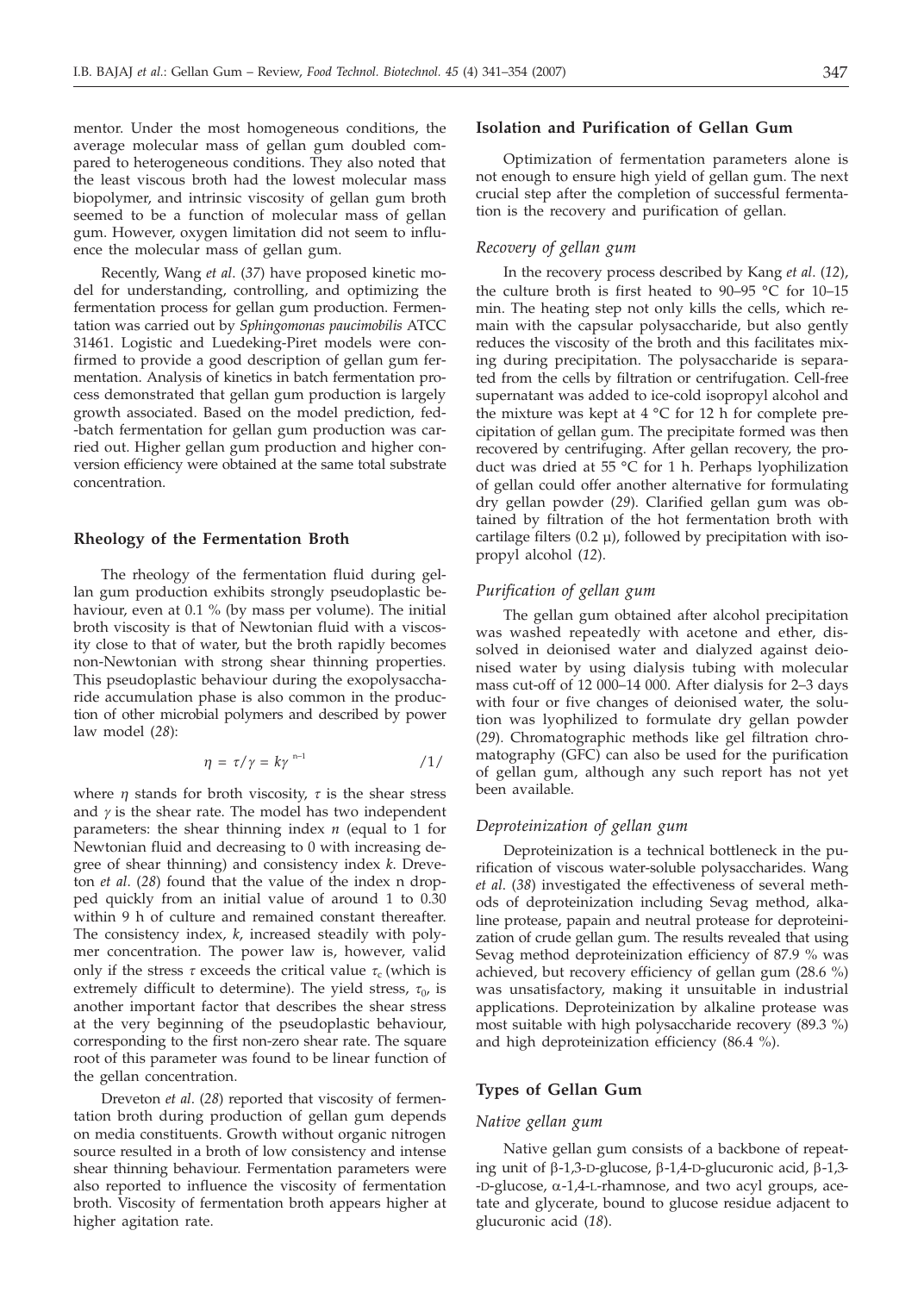# *Deacetylated gellan gum*

The acetyl groups in native gellan gum are removed by alkaline treatment to produce deacetylated gellan gum. Acyl substituents affect the rheology, and deacetylation of native gellan results in a change from soft, elastic thermoreversible gels to harder, more brittle gels with higher thermal stability (*39*).

Steps involved in deacetylation of native gellan gum are as follows (*16,39*). The fermentation broth was immersed in boiling water bath for 15 min, cooled and pH increased to 10.0 using 1.0 M NaOH. The broth was then kept at 80 °C for 10 min and the pH was brought down to 7.0 using 1.0 M HCl. Cell mass from the broth was separated by centrifugation at 8000 rpm for 30 min at 4 °C. The supernatant was then added into three volumes of ice-cold alcohol to precipitate the deacetylated gellan. The precipitated gellan gum was then dried to constant mass in hot air oven at 80 °C for 12 h.

There are two types of deacetylated gellan gum differentiated on the basis of degree of deacetylation: high acyl gellan gum (partially deacetylated) and low acyl gellan gum (highly deacetylated) (*40*).

### *Clarified gellan gum*

Clarified gellan gum results from filtration of hot, deacetylated gellan gum for enhanced removal of cell protein residue. Clarification of gellan gum is of value especially when the gum is used as agar substitute (*41*). Dreveton *et al.* (*36*) described the method for clarification of gellan gum. Initially, 0.1 % solutions of gellan gum were prepared by mechanical stirring at 40 °C for 16 h in deionised water. Then the solutions were heated at 95 °C for 30 min. These heated solutions were then centrifuged at 13 000  $\times$  *g* for 30 min. The supernatants obtained were heated to 95 °C and then totally clarified

by filtration (0.7  $\mu$ ). Clarified gellan gum is suitable for some confectionary products where clarity is a crucial quality issue. It is also used as gelling agent for microbial growth media. Fig. 3 illustrates the repeating unit of chemical structure of acetylated and deacetylated gellan gum.

# **Physicochemical Properties**

# *Gelling characteristics and texture properties of gellan gum*

Gelation of gellan solutions occurs abruptly upon heating and cooling of gellan gum solutions in the presence of cations. Such sol-gel transitions are considered as phase transition. The gelation of gellan gum is a function of polymer concentration, temperature, and presence of monovalent and divalent cations in solution (*42*). At low temperature gellan forms an ordered helix of double strands, while at high temperature a single- -stranded polysaccharide occurs, which significantly reduces the viscosity of the solution. The transition temperature is approximately 35 °C, but can range from 30–50 °C. Below transition temperature, a stiff structure is obtained (setting point), and results in gel formation. The mechanism of gelation involves the formation of double helical junction zones followed by aggregation of the double helical segments to form a three-dimensional network by complexation with cations and hydrogen bonding with water (*43*). Addition of monovalent or divalent cations during cooling markedly increases the number of salt bridges at junction zone, thereby improving the gelling potential of gellan gum. Various studies have been carried out to study the effect of different factors on the gel strength. Some of the important factors affecting gel strength are discussed bellow.



**Fig. 3.** Repeating units of chemical structure of native (a) and deacetylated (b) gellan gum (*18*)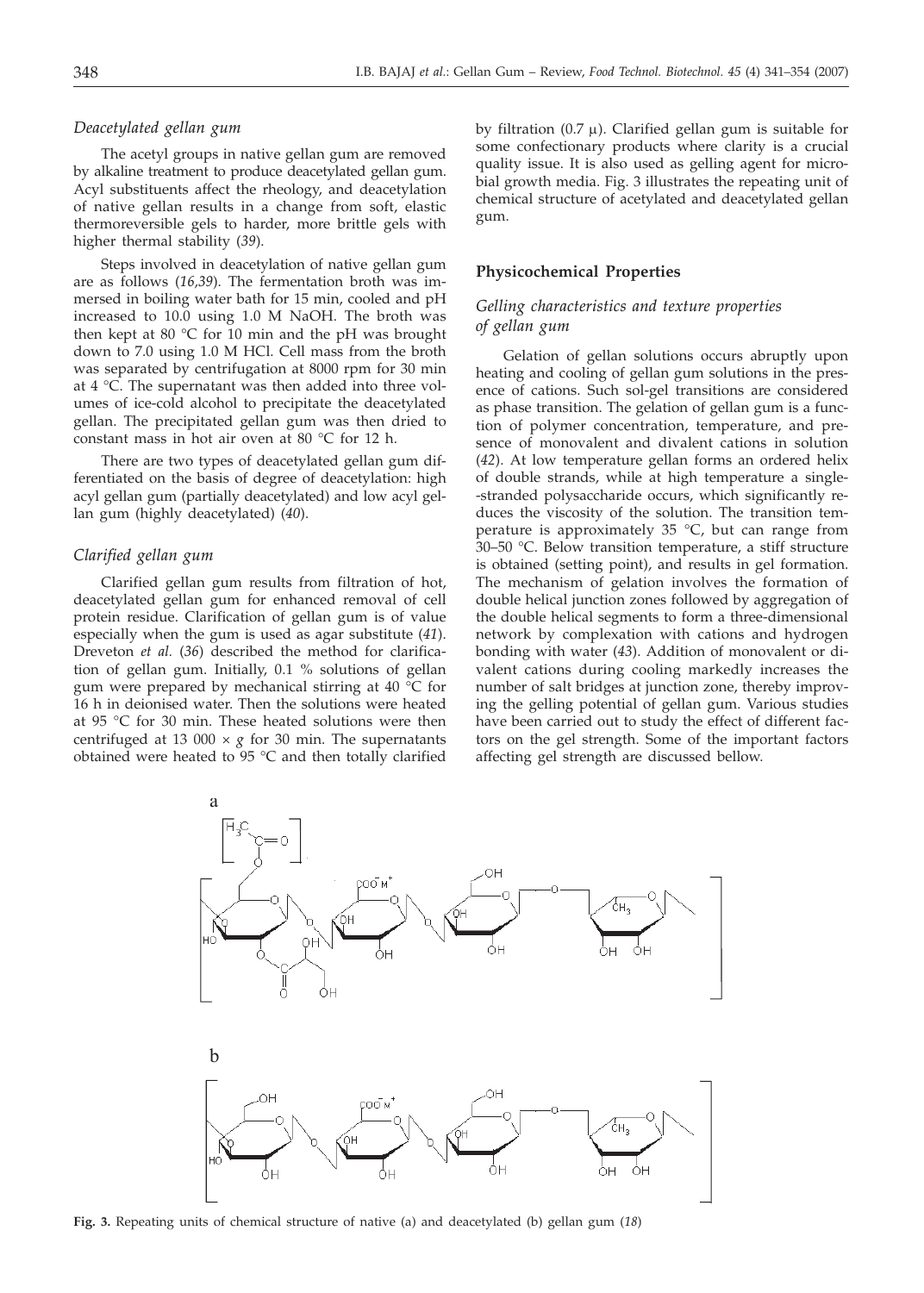# Acetyl content

Acetyl content is the most important factor affecting the gel strength. Gellan gum with different acetyl content gives gels with different properties. Native gellan gum provides soft, elastic, thermoreversible gels, and is very weak because of bulky acetyl and glyceryl groups that prevent close association between gellan polymer chains in bulk-helix formation, and hinder compact packing of the cross-linked double helix. Deacetylated gellan gum forms firm, brittle and thermoreversible gel because of the absence of acetyl and glyceryl groups (*44*).

#### Type and concentration of ions

Ions have an impact on gel strength and brittleness. Gellan does not form gel in deionised water, but the addition of salts of calcium, potassium, sodium, and magnesium causes an increase in these two properties (*40*). Notably, divalent cations are more effective in achieving this; even in gellan gels of very low concentration (0.2 %, by mass per volume), a high strength was achieved with a maximum at about 0.004 % (by mass per volume) calcium and 0.005 % (by mass per volume) magnesium. Similar gel strength can be achieved with 0.16 % sodium or 0.12 % potassium (by mass per volume) (*45*). Gellan gels with KCl or NaCl had lower gel strength, even at high salt concentration (1 %, by mass per volume) (*39*). A concentration of 0.1–0.2 % gellan is suitable for many food systems. It is important economically that strong gels can be obtained at low concentration of gellan, with the incorporation of trace amount of salt.

### Gel pH

Sanderson and Clark (*46*) showed the gel strength to be enhanced within pH range of 3.5 to 8, which corresponds to the natural pH range of most foods. Change in pH does not alter the setting point of the gel, but affects melting temperature in some cases. For example, gels prepared with very low levels of monovalent ions melt at around 70 °C at neutral pH, but at pH=3.5 the melting temperature is slightly increased. This trend is not seen for divalent ions.

#### Presence of hydrophilic ingredients

Addition of hydrophilic ingredients like sucrose (at about 10 %, by mass per volume) tends to decrease the ion concentration required for optimal gellan gel strength (*47*). Kasapis *et al*. (*48*) used transmission electron microscopy to examine the changing nature of a polysaccharide network with increasing levels of sugar. Mixtures of deacylated gellan  $\left($  <1 %) with low  $\left($ 0–20 %) and high (80–85 %) levels of sugar were prepared and studied. Micrographs of the high sugar/gellan gels produced clear evidence of reduced crosslinking in the polysaccharide network, which exhibits a transition from rubber to glass-like consistency upon cooling.

Tang *et al*. (*49*) studied the effects of fructose and sucrose on the gelling temperature, clarity, and texture properties of gellan gels cross-linked with calcium or sodium ions. They reported the gelling temperatures of gellan solutions to generally increase on the addition of sucrose, whereas addition of fructose up to 35 % (by mass per volume) had no effect. Incorporation of fructose and sucrose markedly increased the gel clarity. Effect of sucrose on gel strength was found to be dependent on cation concentration. At low cation concentrations, sucrose strengthened the gels; but at high cation concentrations, sucrose weakened them.

# *Temperature stability and flexibility of the melting point*

Gellan gum is stable at higher temperatures and maintains its strength at 90 °C, whereas xanthan gum looses 74 % of its original strength after heating up to 90 °C (*14*). According to Sanderson and Clark (*40*), the melting temperature can be below or above 100 °C, depending on the conditions of gel formation. The most important factor responsible for the flexibility of the melting point is concentration of cations in the gels because monovalent and divalent cations markedly increase the number of junction zones in gels and make them more resistant to temperature. Modification of the melting point can successfully replace other conventional thickeners/stabilizers, while used in much lower concentration (*21*).

# *Effect of the presence of other hydrocolloids on textural properties of gellan gum*

Various studies to find out the changes in the textural properties of gellan gum when mixed with other food hydrocolloids have been carried out.

### Sodium alginate

Sodium alginate dissolved in calcium chloride solution at 90 °C shows weak gel properties similar to those of ordered xanthan. The solutions show a sharp increase in rigidity on cooling, and convert to permanent gels on storage at low temperature. The gels attain maximum hardness at about 40 % calcium conversion (for alginate with a polyguluronate content of 58 %), and their elasticity can be readily controlled by adjustment of  $Ca^{2+}$ concentration around this optimum value. Papageorgiou *et al*. (*50*) observed that incorporation of moderate concentrations of gellan (0.1–0.3 %, by mass per volume, in combination with 2 %, by mass per volume, alginate and 5 mM trisodium citrate, sequestrant) increased the strength of the gels, but did not significantly change their elasticity, indicating that the gellan acts as strong 'filler' in an alginate matrix.

### Gelatin

Lau *et al*. (*51*) carried out texture profile analysis on mixed gellan-gelatin gels to assess the effect of the ratio of the two components and calcium ion concentration. Hardness, brittleness, cohesiveness and springiness were measured. The results suggested that there was a weak positive interaction between gellan and gelatin when no calcium was added; at higher concentrations, gellan formed a continuous network and gelatin the discontinuous phase. Hardness was dependent on the concentration of gellan gum in the mixture, whereas brittleness, springiness and cohesiveness were very sensitive to low levels of calcium (0–10 mM), but less sensitive to higher calcium concentrations and gellan/gelatin ratio.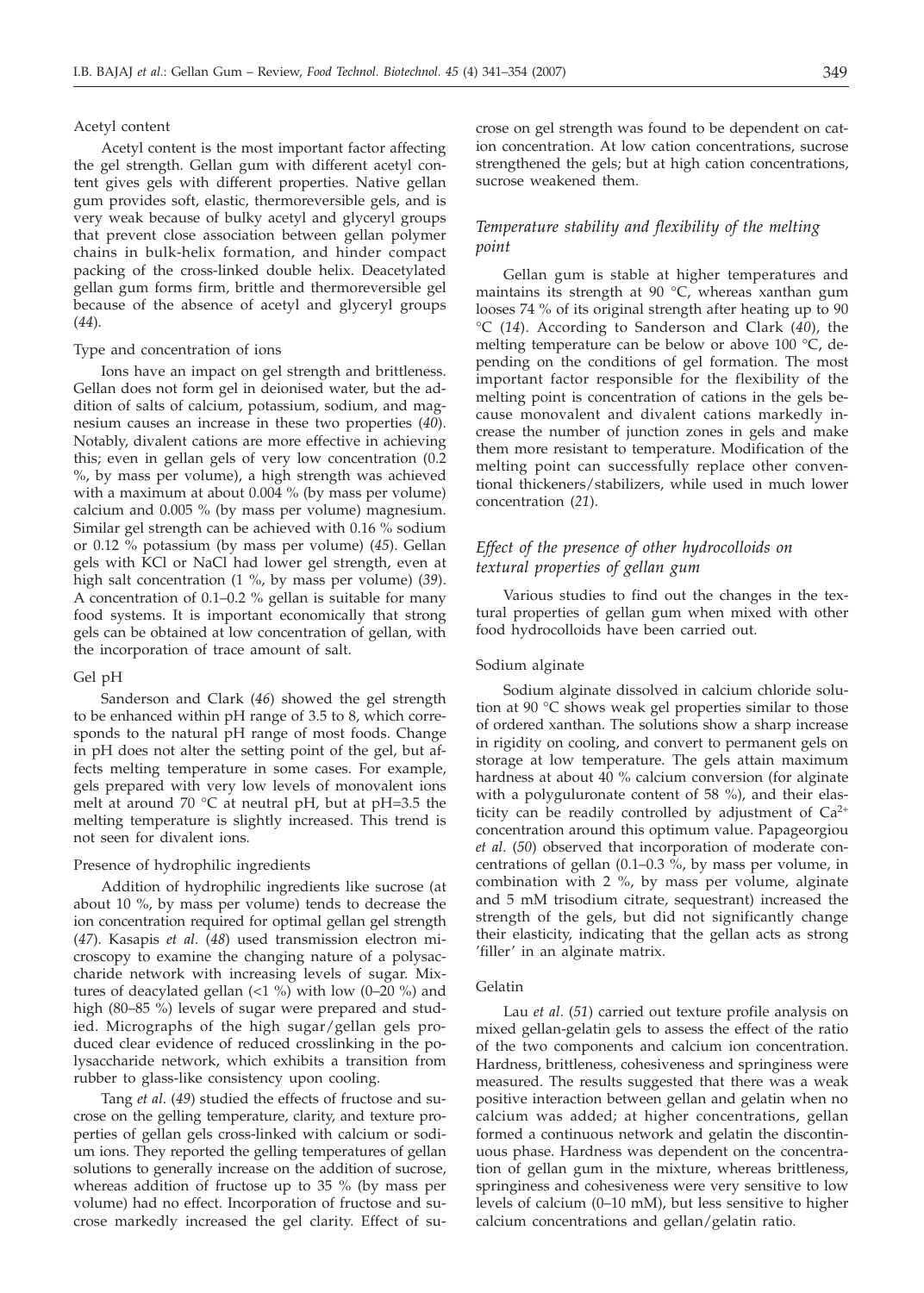Carrageenan and xanthan

Rodríguez-Hernández and Tecante (*52*) studied texture properties of gellan-carrageenan and gellan-xanthan mixtures in order to determine the contribution of both polysaccharides to the viscoelastic behaviour of the mixture. Admixtures having a constant total concentration of 0.5 % (by mass) with different proportions were prepared in the presence of  $0.01$  mol/kg CaCl<sub>2</sub>. It was observed that gel strength of 0.5 % gellan alone was the highest, and gel strength of the two-component gels decreased as the proportion of gellan was reduced. Mixed gels having a gellan concentration equal to or lower than 50 % mass of the total concentration were less stiff and brittle, hence were more elastic.

# *Effect of chelatants on textural properties of gellan gum*

Camelin *et al*. (*53*) studied the effect of various concentrations of sequestrants (sodium citrate, sodium metaphosphate, and EDTA) on gellan gel setting temperature and rheological properties. Addition of EDTA between 0 and 0.8 % (by mass per volume) progressively decreased the setting temperature. Citrate and metaphosphate decreased this parameter when added up to 0.4 or 0.6 %, depending on gellan gum concentration, eventually resulting in the absence of gel formation at room temperature for the 1.5 % gellan solution containing 0.4 % citrate. This effect was accompanied by a significant decrease of gel strength, and might be attributed to the binding of divalent cations required for chain association during gelatinisation by chelatants.

# **Rheological Analyses and Molecular Characteristics**

Dreveton *et al*. (*36*) studied viscosity profile of gellan gum with Couette rheometer Low Shear 30. The analysis was performed at 25 °C, low concentration and at lowest shear rate. The intrinsic viscosity (*h*) was calculated by using the following formula:

$$
\eta = \lim_{c \to 0} \left[ \left( \eta_{\text{solution}} - \eta_{\text{solvent}} \right) / \eta_{\text{solvent}} \cdot c \right] \tag{2/}
$$

where *c* is the concentration of the polymer.

Intrinsic viscosity is the characteristic property of an isolated polymer molecule in a given solvent, and represents measurement of its hydrodynamic volume. Viscosity results as a function of polymer concentration are expressed conveniently by means of Huggins equation (*54*):

$$
\frac{\eta_{\text{solution}}}{\eta_{\text{solvent}}} - 1 = \eta \cdot c + k' \cdot \eta^2 \cdot c^2 \tag{3/}
$$

where *k'* is the Huggins constant and is representative of the interaction of the polymer with its solvent. Experimentally, *k'* is close to 0.3-0.4 in a good solvent and is greater than or near to 1 in case of occurrence of aggregation phenomenon in the solution.

The intrinsic viscosity of native gellan gum was approximately 8000 mL/g in 0.1 M KCl. The Huggins constant varied between 0.7-1.8. These values of Huggins constant suggest that aggregation phenomena occurred. Dentini *et al*. (*55*) studied physicochemical characteristics of deesterified gellan gum in 0.025 M tetramethyl ammonium chloride (TMAC). In this case, no aggregation phenomena were detected. On the other hand, Dreveton *et al*. (*36*) showed significant aggregation to occur in case of native gellan gum in TMAC. The results of viscometric analysis were correlated by using Mark- -Houwink relationship:

$$
\eta = K \cdot M_{\rm r}^{\rm a} \tag{4/}
$$

where  $\eta$  is intrinsic viscosity,  $M_r$  is average molecular mass, and *K* is the Mark-Houwink relationship constant. Dreveton *et al*. (*36*) determined the Mark-Houwink relationship for gellan gum as:

$$
\eta = 7.48 \cdot 10^{-3} M_{\rm r}^{0.91} \tag{5}
$$

# **Toxicological Aspects**

In 1991, toxicological evaluation of gellan gum was done at the thirty-seventh meeting of the Joint FAO/ WHO Expert Committee on Food Additives (JECFA) in Geneva (*56*). The comments of the committee were as follows:

Gellan gum was shown to be poorly absorbed and did not cause any deaths in rats, which received a single large dose (5 g per kg of body mass) in the diet or by gavage. Short-term (90-day) exposure of rats to gellan gum at levels up to  $60 \frac{g}{kg}$  in the diet did not cause any adverse effects. In prepubertal monkeys, toxicity of gellan gum was studied for 28 days at the highest dose level of 3 g per kg of body mass per day. Signs of any overt toxicity were not observed during this study. In reproduction and teratogenicity studies in rats in which gellan gum was given up to 50 g/kg in the diet, there was no evidence of interference with the reproductive process, and no embryotoxic or developmental effects were observed. Gellan gum was also shown to be non- -genotoxic in a battery of standard short-term tests.

Study in dogs, which were treated at dose levels up to 60 g/kg in the diet for 1 year, showed that there were no adverse effects that could be attributed to chronic exposure to gellan gum. In long-term carcinogenicity studies, gellan gum did not induce any adverse effects in mice or rats at the highest dose levels of 30 and 50 g/kg in the diet, respectively.

Results from a limited study on tolerance to gellan gum in humans indicated that oral doses of up to 200 mg per kg of body mass administered over a 23-day period did not elicit any adverse reactions, although faecal bulking was observed in most subjects.

Toxicological studies show that gellan gum is relatively nontoxic. An acute oral toxicity test on rat found that the  $LD_{50}$  of gellan is higher than 5000 mg/kg, while a similar inhalation toxicity test caused no death in a group of 10 animals, and an eye irritation test indicated gellan to be safe for eye contact. Such evidence led to gellan gum being given FDA approval for use in foods on November 25, 1992 (*8*).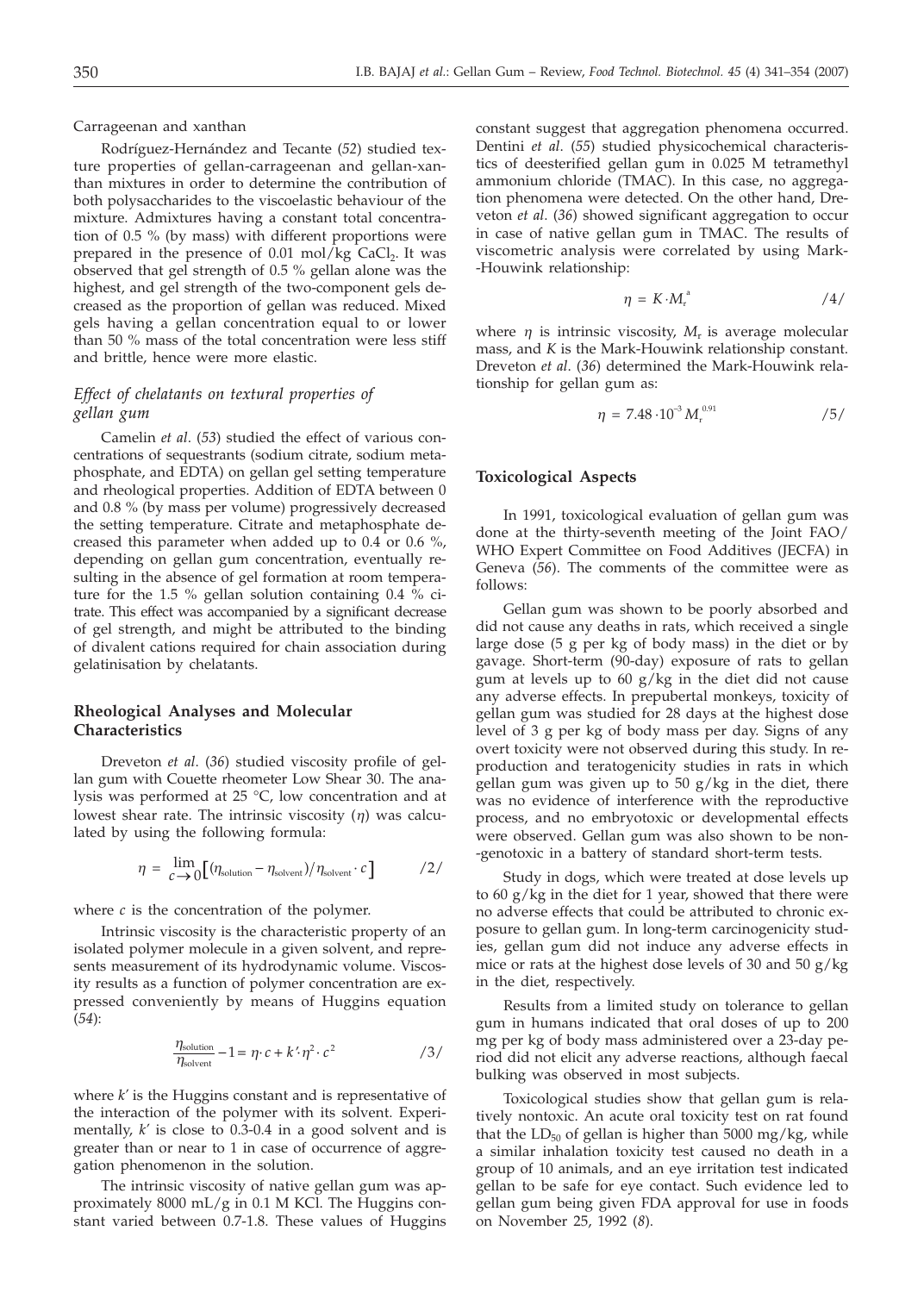# **Applications of Gellan Gum**

#### *Applications in foods*

Table 4 illustrates the potential application of gellan gum in various food products. Gellan gum is not only applicable in foods, which require a highly gelled structure, but may also be suitable for uses in systems to provide body and mouth-feel rather than gelatin. In some products, it may be desirable to use gellan gum in combination with other hydrocolloids like locust been gum, xanthan gum, guar gum and modified starches to obtain optimal product texture and stability.

# Confectionery

Gellan gum can be utilized in confectionery and bakery products (*53*). The major function of gellan gum in confectionery products is to provide structure and texture to reduce the set time of starch jellies. Starch jellies normally take 24 to 48 h to set, while the introduction of gellan reduces setting time to 10–12 h. In addition, gellan can prevent moisture fluctuations in sugary foods, icings and toppings, and the required gellan gum concentration in these products is only one fifth of the commonly used agar (*40*).

#### Water based gels

Gellan gum provides dessert gels with mouth-feel characteristics similar to those of gelatin. The use of high clarity gellan gum is preferred in this application and results in a gel with clarity of water. This is highly desirable in meat and vegetable aspic. Moreover, the increase of melting temperature due to addition of gellan gum helps such gels to remain soft and juicy without melting and loosing their visual appearance. For these types of applications, a level of around 0.3 % gellan gum was found to be ideal (*40*).

### Jams and jellies

Gellan can successfully replace pectin in jams and is effective at lower concentrations (about 0.4 % of gellan as compared to about 0.6 % of high methoxypectins and 0.8 % of low methoxypectins). In these products, syneresis is minimized, while jams have good organoleptic characteristics and good spreadability (*57*). Low solid and reduced calorie jams with excellent sheen can be prepared with only 0.15 % of clarified gellan (*40*).

# Pie fillings and puddings

Gellan gum can be used as a structuring agent to partly replace starches in pie fillings and puddings. Alternatively, gellan in mixture with modified starches can be used as a stabilizer and water-binding agent (*40*), preventing the 'blunting effect' starches can have on food flavour.

### Fabricated foods

Fabricated fruit pieces or meat chunks, including pet food, fall into this category. Many gums have been used to provide a structured form after heating and cooling (*58*). Since the gellan gum provides matrix which does not melt during pasteurization, the pieces retain their characteristic shape under the processing conditions. For this, a level of 0.7 % gellan is required in contrast to 1 % needed with carrageenan/locust been gum (*40*).

### Dairy products

Negatively charged hydrocolloids like gellan or carageenan interact with the positively charged milk proteins, leading them to precipitate. The effect is undesirable when homogenous solutions/gels of milk proteins and gellan are required, and can be averted if hydrocolloids are pretreated to neutralize their negative charge (*59*). However, in other dairy products like cheese, the interactions of gellan with milk proteins, especially casein and whey lactoglobulins, increase the total yield of cheese and reduce the loss of solids (mainly proteins) in whey. Also, water retention during cheese making was enhanced after the addition of gellan to milk. The used levels of gellan gum are again very low (250–750 ppm). Ice cream is another dairy product that can be improved by the addition of gellan, where it acts as an effective bulking agent (*40*).

# Pet foods

A wide variety of pet foods are commercially available in dry, semisolid or canned form. Gelling polysaccharides are generally used for solidification of certain canned products. The purpose of gelling polysaccharides in these cases is to provide continuous matrix, which retains the shape during processing. Gellan gum's gel forming properties and efficacy at low concentration levels make it an ideal material for this application (*40*).

|  | Table 4. Applications of gellan gum in food (39) |  |  |  |
|--|--------------------------------------------------|--|--|--|
|  |                                                  |  |  |  |

| Food area                 | <b>Example of products</b>                           | Conventional agents used                                     |
|---------------------------|------------------------------------------------------|--------------------------------------------------------------|
| Water-based gels          | Dessert gels, aspic                                  | Gelatin, alginate, carrageenan                               |
| Confectionery             | Pectin jellies, fillings, marshmallow                | Pectin, gelatin, starches, agar, xanthan,<br>locust been gum |
| Jams and marmalades       | Diet jams, imitation jams, bakery fillings           | Pectin, carrageenan, algin                                   |
| Pie fillings and puddings | Desserts, pie fillings, canned/precooked<br>puddings | Alginate, carrageenan, starches                              |
| Fabricated foods          | Restructured meat, fruits and vegetables             | Alginate, carrageenan, locust been gum                       |
| Pet foods                 | Canned/gelled pet foods                              | Alginate, carrageenan, locust been gum                       |
| Dairy products            | Yogurt, milk shakes, gelled milk, ice cream          | Alginate, carrageenan, gelatin                               |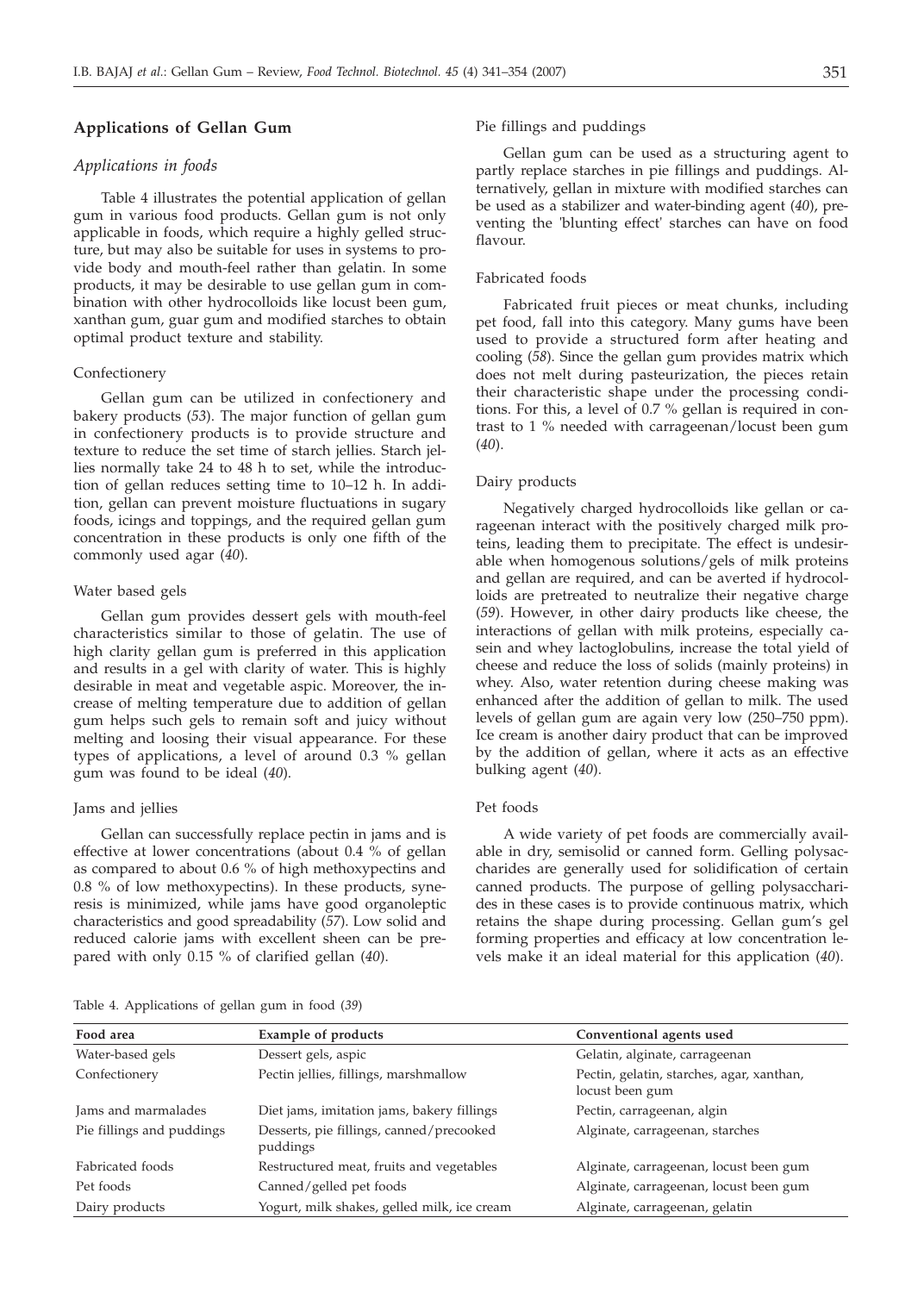Reduction of oil uptake during frying

The potential use of gellan gum for reducing oil uptake has been reported (*60*). Oil uptake during frying is surface phenomenon. An increased hydrophobic character of the surface would result in increased oil uptake during frying. The ability of gellan gum to reduce oil uptake can be attributed to its hydrophilic character. Bajaj and Singhal (*61*) studied the use of gellan gum for reducing oil uptake in a traditional Indian deep-fat fried product called sev*,* which is based on chickpea flour. Addition of 0.25 % (by mass) gellan gum to chickpea flour decreased oil content of the sev by 24.6 %. Effect of the addition of gellan gum on texture of dough and sev was also studied. Addition of gellan gum significantly altered the texture of dough, but not the texture of sev.

# *Applications in pharmaceutical industry*

The potential role of gellan in controlled drug release and adsorption in stomach has also been examined. Wataru *et al*. (*62*) studied sustained delivery of paracetamol by gellan and sodium alginate formulations, and reported that the bioavailability of paracetamol from the gels formed *in situ* in the stomach of rabbits following oral administration of the liquid formulations prepared from gellan gum and sodium alginate was similar to that of a commercially available suspension containing an identical dose of paracetamol. Use of gellan gum for controlled bioavailability of ophthalmic formulations has also been proposed. Sanzgiri *et al*. (*63*) have shown that gellan-based ophthalmic solutions have longer residence time in tear fluid than saline solution. Sidda *et al*. (*64*) formulated *in situ* gellan gum-based gels with ciprofloxacin hydrochloride as a drug and studied their diffusion characteristics. The gel formulation containing both ciprofloxacin and gellan gum showed a prolonged drug release pattern. Gellan gum was evaluated as a binding agent in lactose-based tablets containing metronidazole or paracetamol. The binding properties of the gum were compared with acacia and gelatin. Granules were prepared by the conventional wet granulation method. The results indicated that though the hardness of tablets containing gellan gum was lower than that containing gelatin or acacia, gellan gum can be employed in the formulation of normal release of metronidazole and paracetamol with moderate hardness, low friability and good disintegration and dissolution properties (*65*).

# *Solid culture media for growth of microorganisms and plants*

A clarified grade of gellan (Gelrite<sup>TM</sup>) is used as an agar substitute to solidify nutrient media for growth of microorganisms (*41*). The product withstands several autoclave cycles and is also resistant to a variety of enzymes (*66*). It has a texture that resembles that of agar. As against 15 g/L of agar, the required concentration of Gelrite<sup>TM</sup> is only 6 g/L of the medium (67). There is also evidence that gellan gum is an ideal medium for plant tissue culture (*68*). GelriteTM media showed superior shoot proliferation, rooting and embryogenesis when compared with agar medium (*21*).

Phytagel™ is an agar substitute, which is manufactured by Sigma, USA, by using gellan gum. It produces a clear, colourless, high-strength gel, which aids in the detection of microbial contamination. It is an economical alternative to agar as a gelling agent. Arregui *et al*. (*69*) compared Phytagel™ with Difco bacto agar for *in vitro* tuberization of six potato cultivars. Chemical analyses of both gelling agents revealed a higher mineral content and organic impurities in Difco bacto agar than in Phytagel™, which is therefore recommended for microtuber production.

# *Gel electrophoresis in biological research*

Gels of gellan can be used as a solid matrix for separating DNA fragments on the basis of size by electrophoresis (*70*). Gel electrophoresis is a widely practiced and key procedure in molecular biology. Gellan-based electrophoresis gels must include a second polymer such as hydroxymethylcellulose or polyethylene oxide to reduce electroosmosis. In this application gellan can replace highly refined agarose, which is very costly and used at about 1 %. By contrast, gellan costs much less than agarose and is required only at 0.125 %.

### *Cell immobilization*

Camelin *et al*. (*53*) found gellan gels to provide a mechanically stable matrix for the immobilization of *Bifidobacterium longum* (gels were stable for over 150 h of fermentation of a whey medium). In addition, biocatalyst activity (lactic acid production) was very high corresponding to the values reported by *Bifidobacterium longum* entrapped in carrageenan/locust bean gum.

Wenrong and Griffiths (*71*) evaluated the ability of the gellan–xanthan beads to protect bifidobacteria under different conditions including peptone water, pH=4.0, pasteurized yogurt, and simulated gastric juice and they found that immobilization of bifidobacteria in beads of gellan–xanthan gum mixtures increased their tolerance of high acid environments. This approach may be useful for use of gellan gum in delivery of probiotic cultures to the gastrointestinal tract of humans.

Uses of gellan gum in microencapsulation techniques (*72*) have also been proposed. Gellan gum can be used for the encapsulation of cultures for wastewater treatment. Moslemy *et al*. (*73*) demonstrated that encapsulation of activated sludge in gellan gum microbeads enhanced the biological activity of microbial populations in the removal of gasoline hydrocarbons.

### **Conclusion**

Gellan gum has gained importance in the food or pharmaceutical industries, gel electrophoresis, immobilization of cells and enzymes, and bioremediation. Its potential use as a replacement for gelatin and agar makes it the most important polysaccharide. Comparatively low productivity and requirement for costly downstream processing steps impair the economic viability of microbial production of gellan. Use of cheaper raw materials like agricultural waste or dairy waste can help reduce the cost of fermentative production of gellan gum. Certain metabolic precursors that increase the conversion of carbon sources to gellan gum can also improve the yield of gellan gum. The most exciting prospects for gellan modi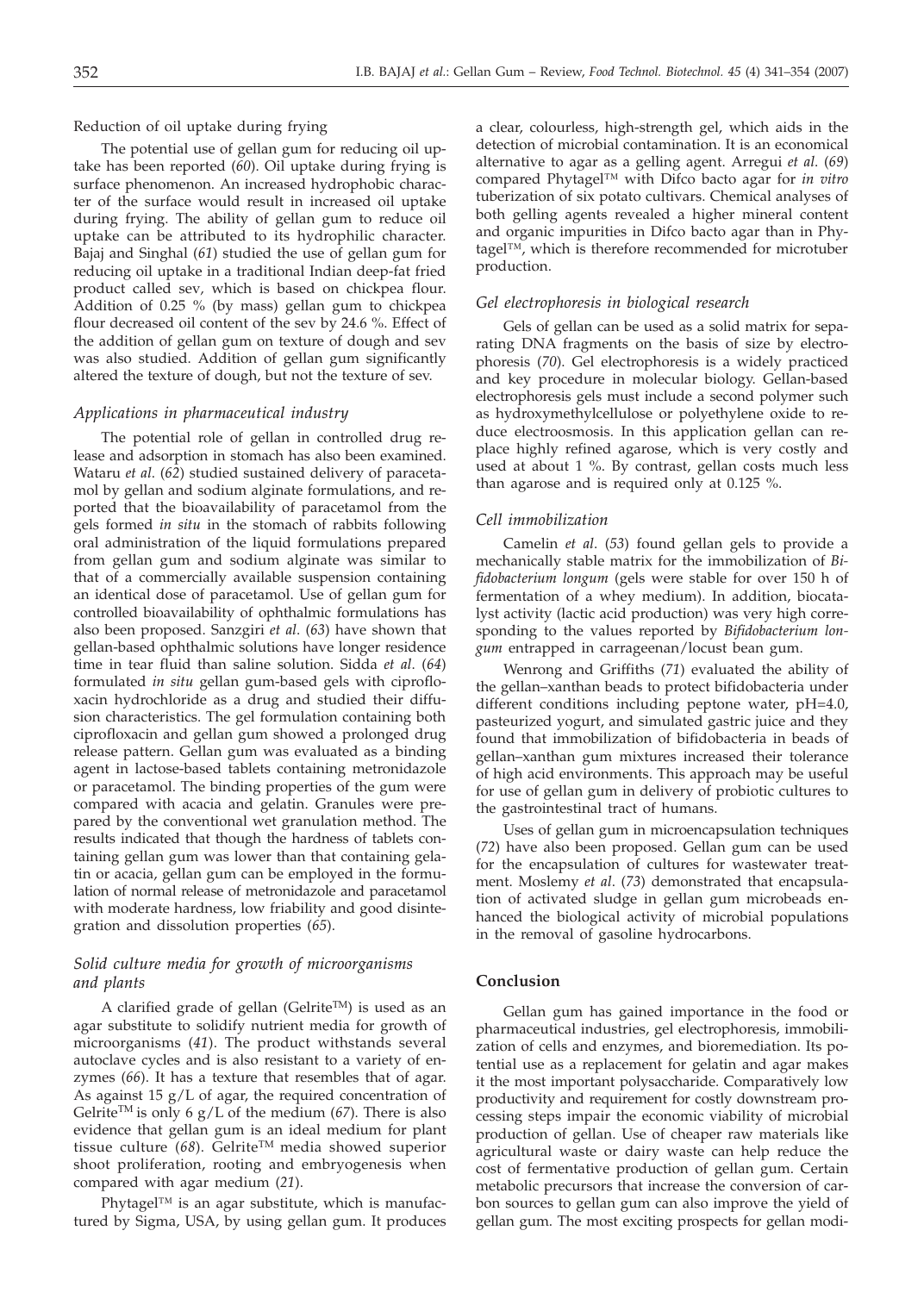fication and increasing production yield are found in genetic engineering. A great deal of research is needed on gellan gum fermentation to overcome the mass transfer limitation caused by high viscosity. Similarly, improvement of the existing purification processes or using new approaches for gellan gum purification like gel permeation chromatography need to be developed.

### **References**

- *1.* P. Francois, M. Andre, M. Pierre, Microbial polysaccharides with actual potential industrial applications, *Biotechnol. Adv. 4* (1986) 245–259.
- *2.* I.W. Sutherland, Novel and applied application of polysaccharide, *Trends Biotechnol. 16* (1998) 41–46.
- *3.* I.W. Sutherland, Structure function relationship in microbial exopolysaccharide, *Biotechnol. Adv. 12* (1994) 393–448.
- *4.* J.T. Pollock: Sphingan Group of Exopolysaccharides (EPS). In: *Biopolymer, Vol. 5*, E.J. Vandamme, D.S. Beats, A. Stainbuchel (Eds.), Wiley-VCH Verlag, Weinheim, Germany (2002) pp. 239–257.
- *5.* T. Kaneko, K.S. Kang, Agar-like polysaccharide produced by a *Pseudomonas* species: Taxonomical studies, *Abstracts of the 79th Annual Meeting of the American Society for Microbiology*, Washington DC, USA (1979) p. I–37.
- *6.* M.J. Miles, V.J. Morris, M.A. O'Neill: Gellan Gum. In: *Gums and Stabilizers for Food Industry, Vol. 2*, G.O. Phillips, D.J. Wedlock, P.A. Williams (Eds.), Pergamon Press, Oxford, UK (1984) pp. 485–497.
- *7.* M. Takeuchi, W. Sawada, H. Oyaizu, A. Yolota, Phylogenetic evidence for *Sphingomonas* and *Rhizomonas* as non photosynthetic members of the alfa-4 subclass of the *Proteobacteria*, *Int. J. Syst. Bacteriol. 44* (1994) 308–314.
- *8.* D.E. Pszczola, Gellan gum wins IFT's Food Technology Industrial Achievement Award, *Food Technol. 47* (1993) 94–96.
- *9.* Gellan gum, JECFA Evaluations, FAO/FNP 52–Add. 4 (1996).
- *10.* E.I. Yabuuchi, H. Yano, Y.T. Oyaizu, E. Hashimoto, H. Yamamoto, Proposals of *Sphingomonas paucimobilis* gen. nov. and comb. nov., *Sphingomonas parapaucimobilis* sp. nov., *Sphingomonas yanoikuyae* sp. nov., *Sphingomonas adhaesiva* sp. nov., *Sphingomonas capsulata* comb. nov., and two genospecies of the genus *Sphingomonas*, *Microbiol. Immunol. 34* (1990) 99–119.
- *11.* D.C. White, S.D. Sutton, D.B. Ringelberg, The genus *Sphingomonas*: Physiology and ecology, *Curr. Opin. Biotechnol. 7* (1996) 301–306.
- *12.* K.S. Kang, G.T. Colegrove, G.T. Veeder, Deacetylated polysaccharide S-60. *US patent 4385123* (1982).
- *13.* I.B. Bajaj, P.S. Saudagar, R.S. Singhal, A. Pandey, Statistical approach to optimization of fermentative production of gellan gum from *Sphingomonas paucimobilis* ATCC 31461, *J. Biosci. Bioeng. 102* (2006) 150–156.
- *14.* A.A. Ashtaputre, A.K. Shah, Studies on the exopolysaccharide from *Sphingomonas paucimobilis* GS 1: Nutritional requirements and precursors forming enzymes, *Curr. Microbiol. 31* (1995) 234–238.
- *15.* M.K. Kim, I.Y. Lee, J.H. Ko, Y.H. Rhee, Y.H. Park, Higher intracellular levels of uridine monophosphate under nitrogen-limited conditions enhance the metabolic flux of curdlan synthesis in *Agrobacterium* species, *Biotechnol. Bioeng. 62* (1999) 317–323.
- *16.* K.M. Nampoothiri, R.R. Singhania, C. Sabarinath, A. Pandey, Fermentative production of gellan using *Sphingomonas paucimobilis*, *Process Biochem. 38* (2003) 1513–1519.
- *17.* P.E. Jansson, B. Lindberg, P.A. Sandford, Structural studies of gellan gum, an extracellular polysaccharide elaborated by *Pseudomonas elodea*, *Carbohydr. Res. 124* (1983) 135–139.
- *18.* M.A. O'Neill, R.R. Silvendran, J. Morris, Structure of extracellular gelling polysaccharide produced by *Pseudomonas elodea, Carbohydr. Res. 124* (1983) 123–133.
- *19.* L.O. Martins, I. Sá-Correia, Gellan gum biosynthetic enzymes in producing and nonproducing variants of *Pseudomonas elodea, Biotechnol. Appl. Biochem. 14* (1991) 357–364.
- *20.* N.B. Vartak, C.C. Lin, J.M. Cleary, M.J. Fagan, M.H. Saier, Glucose metabolism in '*Sphingomonas elodea*': Pathway engineering *via* construction of a glucose-6-phospate dehydrogenase insertion mutant, *Microbiology, 141* (1995) 2339– 2350.
- *21.* I. Giavasis, L.M. Harvey, B. McNeil, Gellan gum, *Crit. Rev. Biotechnol. 20* (2000) 177–211.
- *22.* L.O. Martins, I. Sá-Correia, Temperature profile of gellan gum synthesis and activities of biosynthetic enzymes, *Biotechnol. Appl. Biochem. 20* (1993) 385–395.
- *23.* A. Margaritis, G.W. Pace: Microbial Polysaccharides. In: *Advances in Biotechnology, Vol. 2*, M. Young, C.W. Robinson (Eds.), Pergamon Press, Toronto, Canada (1985) pp. 1005– 1044.
- *24.* S.A. Survase, P.S. Saudagar, R.S. Singhal, Use of complex media for the production of scleroglucan by *Sclerotium rolfsii* MTCC 2156, *Bioresour. Technol. 98* (2007) 1509–1512.
- *25.* A. Fialho, L. Martins, M. Donval, J. Leitao, M. Ridout, A. Jay, V. Morris, I. Sá-Correia, Structures and properties of gellan polymers produced by *Sphingomonas paucimobilis* ATCC 31461 from lactose compared with those produced from glucose and from cheese whey, *Appl. Environ. Microbiol. 65* (1999) 2485–2491.
- *26.* D. Lobas, S. Schumpe, W.D. Deckwer, The production of gellan polysaccharide with *Sphingomonas paucimobilis* E2 (DSM 6314), *Appl. Microbiol. Biotechnol. 37* (1992) 411–415.
- *27.* R.M. Banik, A. Santhiagu, S.N. Upadhyay, Optimization of nutrients for gellan gum production by *Sphingomonas paucimobilis* ATCC 31461 in molasses based medium using response surface methodology, *Bioresour. Technol. 98* (2007) 792–797.
- *28.* E. Dreveton, M. Frederic, L. Jacqueline, B. Daniel, C. Lionen, Effect of mixing and mass transfer conditions on gellan production by *Auromonas elodea, J. Ferment. Bioeng. 77* (1994) 642–649.
- *29.* J. Hyuck, L. Nam-Kyu, S. Myung-Kyo, K. Sung-Koo, L.K. David, L. Jin-Woo, Production of gellan gum by *Sphingomonas paucimobilis* NK2000 with soybean pomace, *Biochem. Eng. J. 16* (2003) 357–360.
- *30.* B. Manna, A. Gambhir, P. Ghosh, Production and rheological characteristics of microbial polysaccharide gellan, *Lett. Appl. Microbiol. 23* (1996) 141–145.
- *31.* I. Giavasis, L.M. Harvey, B. McNeil, The effect of agitation and aeration on the synthesis and molecular weight of gellan in batch cultures of *Sphingomonas paucimobilis, Enzyme Microb. Technol. 38* (2006) 101–108.
- *32.* R.M. Banik, A. Santhiagu, Improvement in production and quality of gellan gum by *Sphingomonas paucimobilis* under high dissolved oxygen tension levels, *Biotechnol. Lett. 28* (2006) 1347–1350.
- *33.* D. Rho, A. Murcahandini, J. Loung, A. LeDuy, Oxygen requirements in pullulan fermentation, *Appl. Microbiol. Biotechnol. 28* (1988) 361–366.
- *34.* U. Rau, E. Gura, E. Olzewski, F. Wagner, Enhanced glucan formation of filamentous fungi by effective mixing, oxygen limitation and fed batch processing, *Ind. Microbiol. 9* (1992) 19–26.
- *35.* L.O. Martins, I. Sacorreia, Temperature profiles of gellan gum synthesis and activities of biosynthetic enzymes, *Biotechnol. Appl. Biochem. 20* (1993) 385–395.
- *36.* E. Dreveton, F. Monot, J. Lacourtier, D. Ballerini, L. Choplin, Influence of fermentation hydrodynamics on gellan